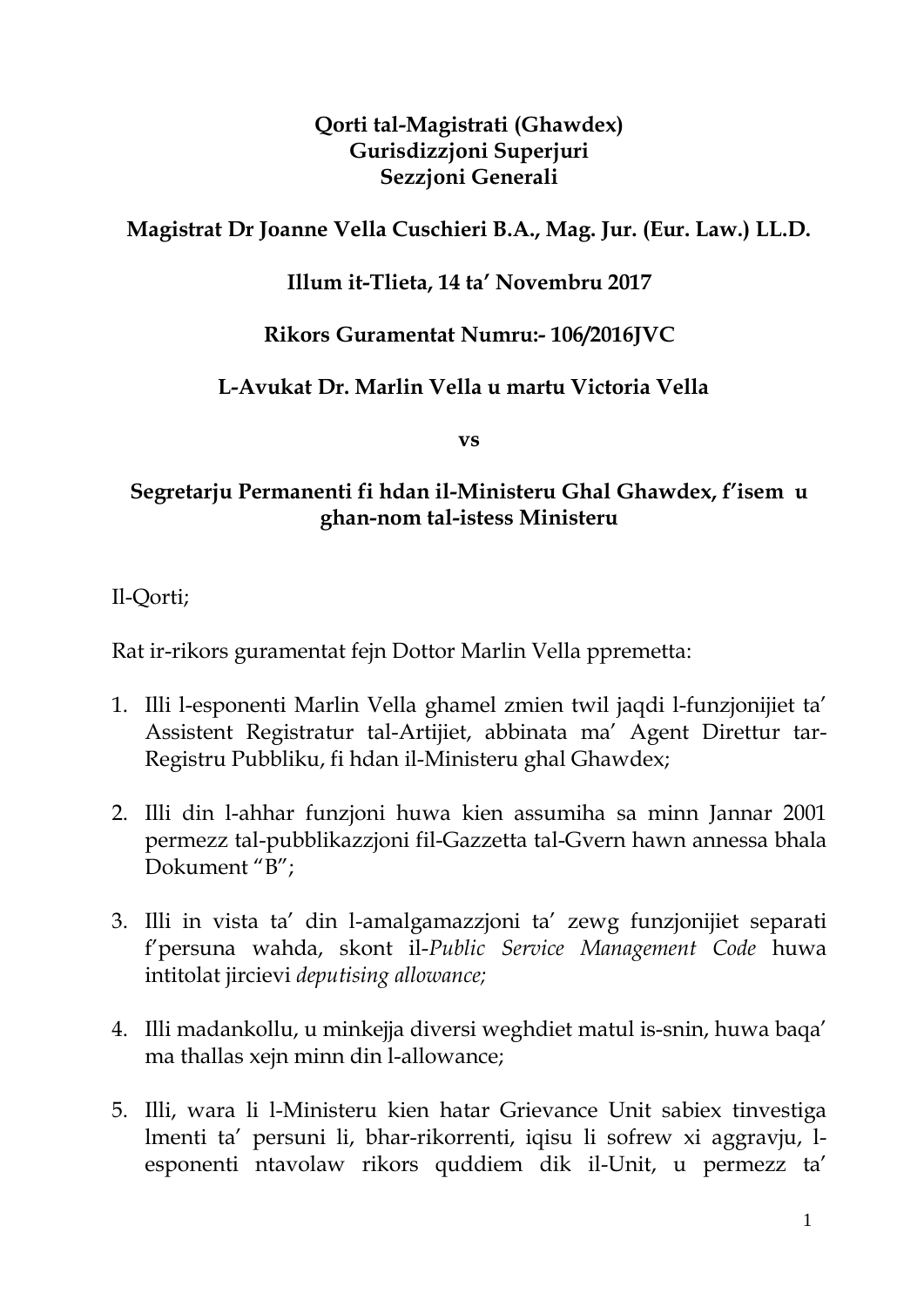decizjoni datata tnax (12) ta' Jannar elfejn u sittax (2016) tal-Grievance Unit irrakkomanda illi r-rikorrenti Marlin Vella ghandu jithallas *deputising allowance* skont l-artikolu 2.4.6.1 B tal-*Public Service Management Code* Verzjoni Marzu 2011 minn Frar 2004:

> *"Fid-dawl ta' dan kollu l-Unit qed jirrakkomanda li l-appellant minnufih jerga' jibda jinghata din l-allowance u dan sa minn Frar 2004, u dan in konformita mal-P.S.M.C. klawsola 2.4.6.1(b)".*

- 6. Qabel ma giet emendata iktar tard, din il-klawsola kienet tipprovdi illi: "When public officers are appointed to act as Heads of Department in an office which is vacant for any reason other than the absence on full pay leave of the holder and they are required to discharge the duties of their substantive office in addition:
	- i. If the offices are distinct and separate offices in different departments, or do not stand in any immediate relation of superiority or subordination to one another, they receive half the initial emoluments of the office in which they are acting, and the whole of their emoluments in their substantive office;
	- ii. Otherwise they are remunerated as though their case falls under paragraph 2.4.6.1 A above".
- 7. Illi l-*Public Service Management Code* gie emendat f'Marzu 2011 (b'effett minn Novembru 2011) u l-artikolu 2.4.6.1 gie sostitwit b'artikolu  $2.4.6.2$  (B);
- 8. Dan l-artikolu vigenti jghid illi:

"One of the following provisions is applicable in instances where the senior public officer appointed to perform duties in an acting capacity in a Headship position performs the duties of the substantive office, concurrently:

(i) If the substantive salary is higher than the minimum salary of the acting position, an allowance equivalent to half the difference between the salary of the substantive office and the salary of the acting position is to be paid. Increments earned in the substantive office as well as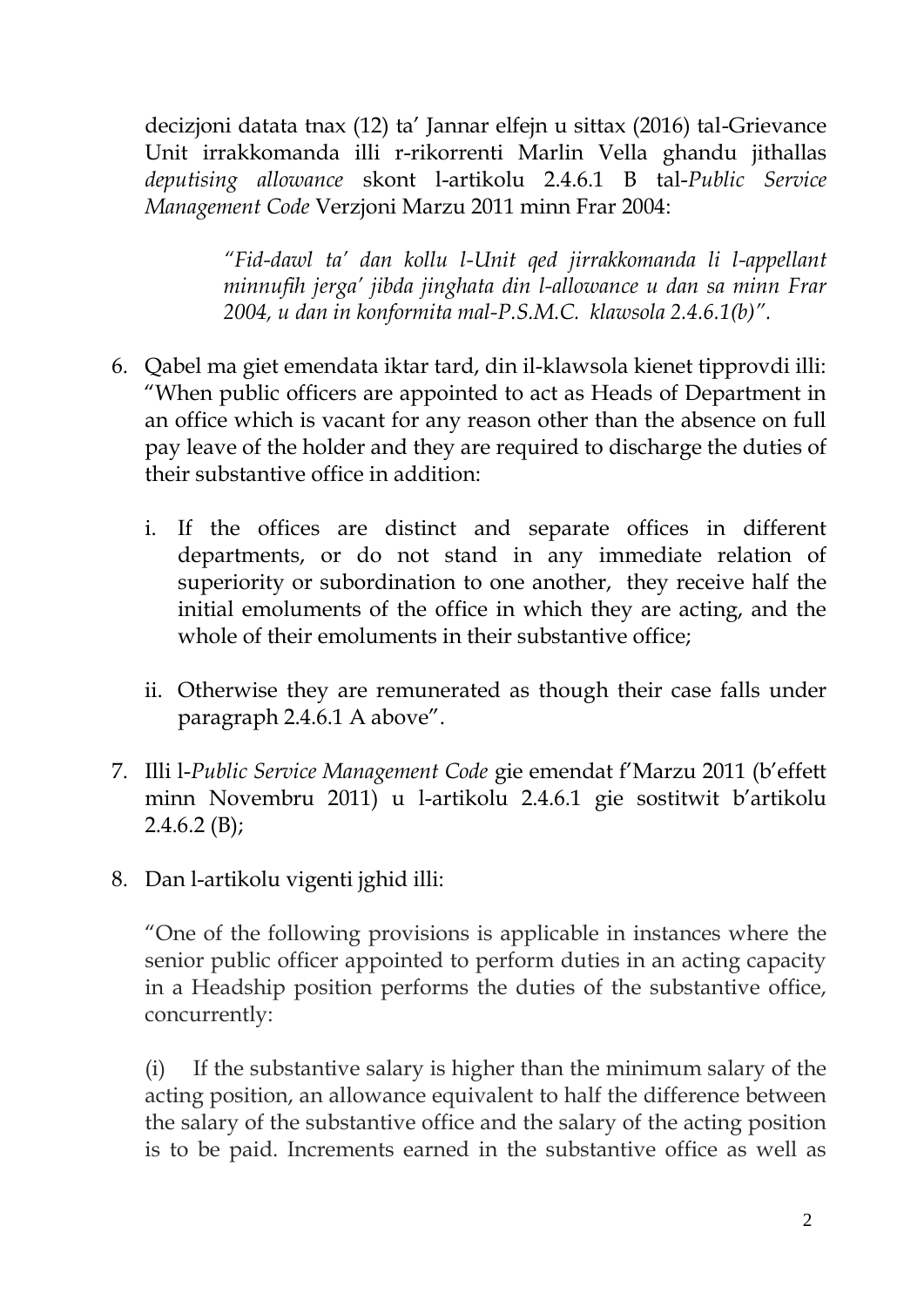other personal allowances to which officers may be entitled to, on account of their substantive office, should still be paid.

(ii) If the substantive salary is lower than the minimum salary of the acting position, an allowance equivalent to the difference between the salary of the acting position and the salary of the substantive office is payable. Increments earned in the substantive office, as well as other personal allowances to which officers may be entitled to, on account of their substantive office, should still be paid, provided that the global emoluments (salary increments allowances) do not exceed the emoluments (salary expense allowance) of the acting office.

- 9. Ghaldaqstant, wara d-decizjoni tal-Grievance Unit, l-allowance dovuta lir-rikorrenti wara Novembru 2011 giet mahduma u kkalkolata skont dan l-ahhar artikolu. Dwar dan, kif ukoll dwar il-fatt li hija dovuta allowance lill-esponenti talli huwa kien jaqdi dawn iz-zewg funzjonijiet kontemporanjament, hemm qbil bejn ir-rikorrenti u lintimat;
- 10. Illi madankollu, l-intimat qieghed jirrifjuta li jhaddem, jikkalkola, u jhallas lill-esponenti l-allowance dovuta ghall-perjodu minn Frar 2004 sa Novembru 2011 fit-termini tal-verzjoni ta' qabel l-emendi u fittermini tad-decizjoni tal-Grievance Unit mahtura minnu stess.
- 11. Din id-decizjoni kienet tindika specifikament illi l-allowance ghandha tithallas b'applikazzjoni tal-paragrafu **2.4.6.1 B** tal-*Public Service Management Code*, imma l-intimat qieghed jinsisti li jikkalkula u jhallas din l-allowance skont l-artikolu **2.4.6.1 A** ta' dak il-Kodici.
- 12. Illi s-subparagrafu A ma huwiex applikabbli ghall-esponenti kemm ghaliex huwa jikkomtempla l-kaz fejn l-allowance hija dovuta lil "*officers acting as heads of department*", meta l-ufficjal mahtur bhala agent direttur ma jibqax jaghmel ix-xoghol relatat mal-grad proprju tieghu wkoll; kif ukoll ghaliex id-decizjoni tal-Grievance Unit kienet wahda cara u esplicita u ma taghti lok ghall-ebda ambivalenza.
- 13. Illi ghandu jinghad ukoll li minn korrispondenza li rcieva l-esponenti jirrizulta li l-intimat talab rikonsiderazzjoni jew revizjoni ta' din iddecizjoni, izda l-Bord ta' Revizjoni b'mod skjett cahad dik it-talba;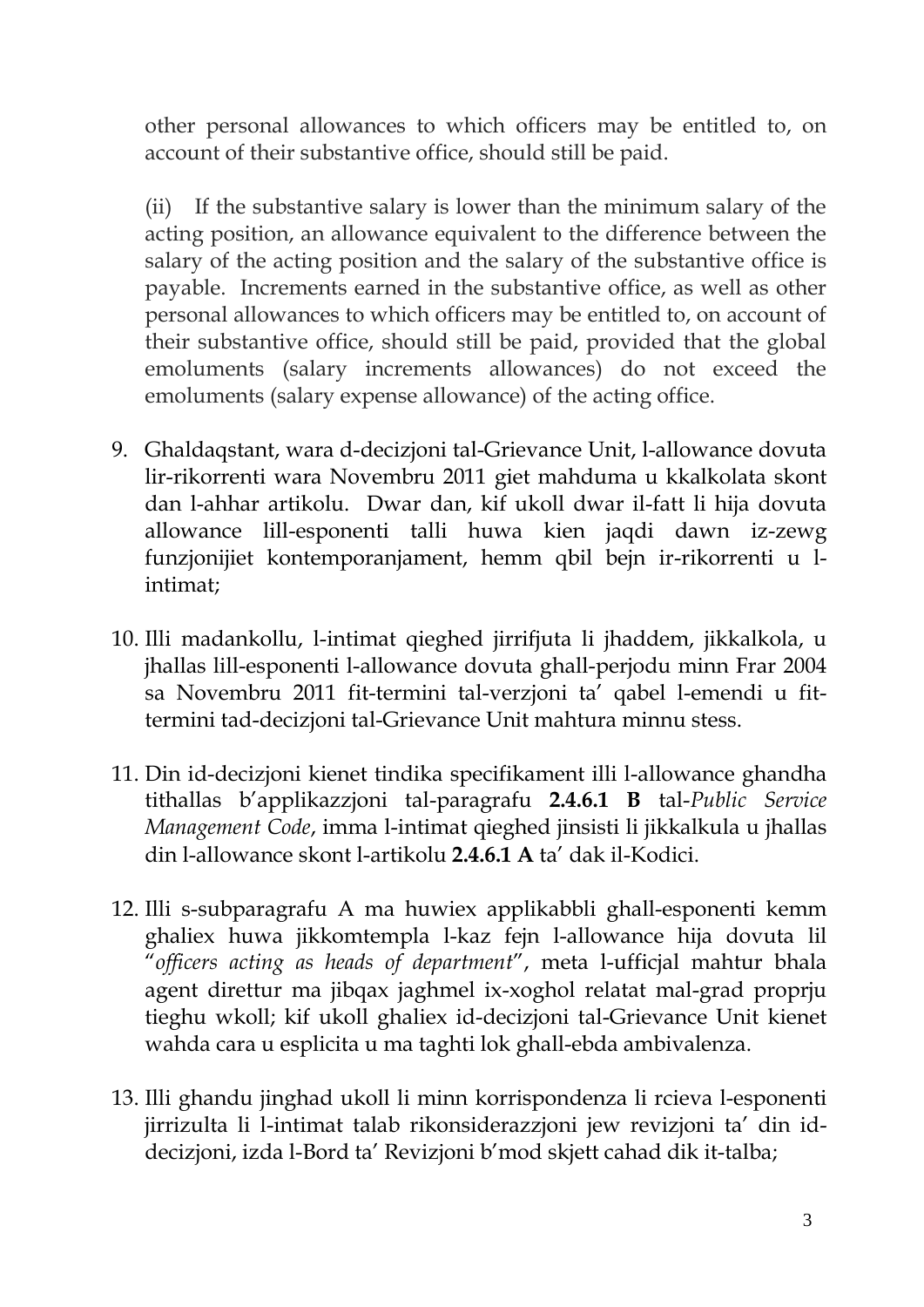- 14. Illi konsegwenza ta' dan ir-ragunament hazin u interpretazzjoni skorretta, l-intimat hallas l-esponenti biss allowance ta' hamsa u ghoxrin elf, mitejn u wiehed u disghin euro u sebghin centezmu (€25,291.70) ikkalkolata skont il-paragrafu 2.4.6.1A, flok is-somma ta' disgha u disghin elf, disa' mija u ghaxar euro u hamsa u sittin centezmu (€99,910.65) li kienet dovuta b'applikazzjoni tal-paragrafu 2.4.6.1 B.
- 15. Illi d-decizjoni tal-Ministeru illi japplika l-paragrafu 2.4.6.1 A flok 2.4.6.1 B, allegatament ittiehdet abbazi ta' ragunament li ghalkemm lufficcji tar-Registru Pubbliku u r-Registru tal-Artijiet huma ufficcji distinti u separati, xorta wahda jaqghu taht l-istess dipartiment. Il-Ministeru naqas però milli jzomm quddiem ghajnejh il-konsegwenzi tad-decizjoni tal-Grievance Unit. U sussidjarjament, u minghajr pregudizzju ghall-premess, naqas milli jkompli jinvestiga jekk lallowance dovuta kinitx xorta pagabbli taht 2.4.6.1 B peress illi lufficcji tar-Registru Pubbliku u r-Registru tal-Artijiet ma kienux superjuri jew subordinati ghal xulxin "*or do not stand in any immediate relation of superiority or subordination to one another*". Ghalhekk din linterpretazzjoni tmur ukoll kontra l-ispirtu tal-Public Service Management Code li l-Ministeru qieghed jinterpreta hazin. Dan peress illi:
	- (1) skont il-ligi, ir-Registru Pubbliku u r-Registru tal-Artijiet huma distinti minn xulxin tant illi l-ewwel huwa Regolat b'Kapitlu 56 tal-Ligijiet ta' Malta "Att dwar ir-Registru Pubbliku", u t-tieni huwa Regolat b'Kapitlu 296 "Att dwar ir-Registru tal-Artijiet".
	- (2) minghajr pregudizzju ghas-suespost, ma hemm ebda relazzjoni ta' superjorità jew subordinazzjoni bejn l-ufficcju tar-Registru Pubbliku u l-ufficcju tar-Registru tal-Artijiet. Hekk ma hemm ebda relazzjoni ta' superjorità jew subordinazzjoni bejn id-Direttur Registru Pubbliku u r-Registratur tal-Artijiet.

Ghaldaqstant l-allowance dovuta kellha tammonta ghal nofs il-paga ta' direttur maghduda mal-paga dovuta (u digà mhallsa) ghassubstantive post.

16. Illi ghaldaqstant, il-Ministeru ghad fadallu jhallas lill-esponenti ssomma ta' erbgha u sebghin elf, sitt mija u tmintax-il euro u hamsa u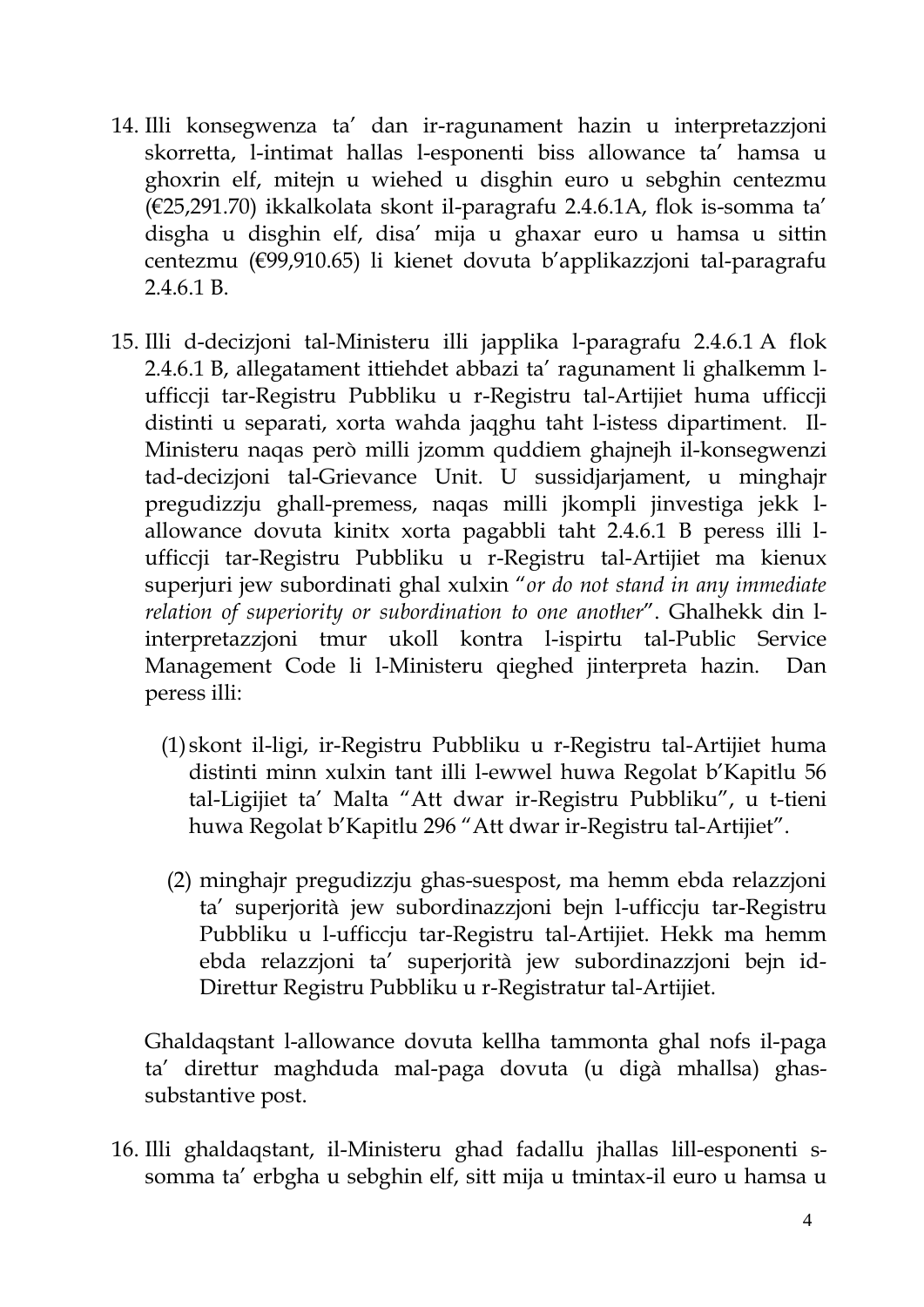disghin centezmu (€74,618.95) bhala bilanc ta' *deputising allowance* ghall-qadi tal-funzjoni ta' *Acting Director Public Registry (Gozo)* millesponenti Dr. Marlin Vella.

- 17. Illi l-ammont dovut mill-konvenuti lill-esponent hu dejn cert, likwidu u dovut u fil-fehma tal-esponent, il-konvenut m'ghandu l-ebda eccezzjoni x'jissolleva kontra 1-pagament tad-dejn imsemmi;
- 18. Illi ghalhekk jezistu l-elementi kollha rikjesti mil-ligi a tenur tal-Artikoli 167 et seq sa 170 tal-Kap. 12 tal-Ligijiet ta' Malta sabiex ilkawza tigi deciza bid-dispensa tas-smiegh;
- 19. Illi minkejja illi l-Ministeru ghal Ghawdex gie nterpellat diversi drabi biex ihallas l-allowance kollha dovuta, inkluz permezz ta' ittra ufficjali datata 4 ta' Novembru 2016, huwa baqa' inadempjenti.

Talbu lil din l-Onorabbli Qorti:

- 1. Taqta' u tiddeciedi din il-kawza bid-dispensa mis-smiegh ghat-tenur tal-artikolu 167 tal-Kodici u Organizzazzjoni u Procedura Civili;
- 2. Tiddikjara illi l-intimat huwa debitur fil-konfront tar-rikorrenti flammont ta' erbgha u sebghin elf, sitt mija u tmintax-il euro u hamsa u disghin centezmu (€74,618.95);
- 3. Tikkundanna u tordna lill-konvenut sabiex ihallas lir-rikorrenti lammont suespost flimkien mal-imghax legali.

Bl-ispejjez, inkluz tal-ittra ufficjali 541/16 datata erbgha (4) ta' Novembru elfejn u sittax (2016) u bl-imghaxijiet bl-oghla rata illi tippermetti l-ligi b'effett mid-data tad-decizjoni tal-Grievance Unit sad-data tal-pagament effettiv.

Rat ir-risposta guramentata ta' John Borg, Segretarju Permanenti fi hdan il-Ministeru ghal Ghawdex f'isem u ghan-nom tal-istess Ministeru illi eccepixxa: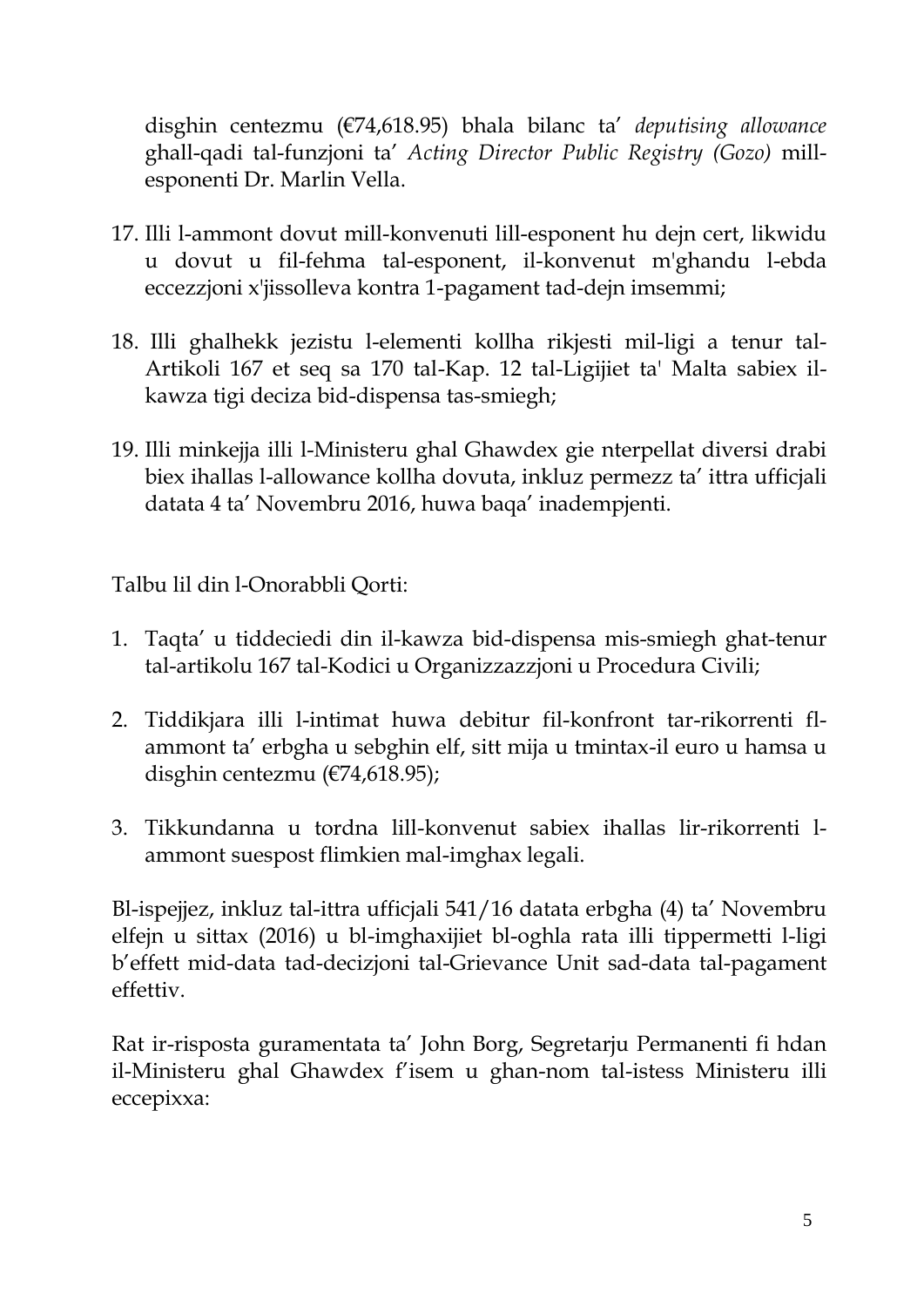- 1. Illi preliminarjament l-esponenti jecepixxi l-improponibilita' talazzjoni in kwantu r-rikorrenti ma ndikax taht liema artikolu tal-ligi qed jibbaza l-azzjoni tieghu;
- 2. Illi fil-mertu u minghajr pregudizzju ghas-suespost, it-talbiet tarrikorrenti huma nfondati fil-fatt u fid-dritt;
- 3. Illi l-ammont rikjest mir-rikorrenti, jigifieri s-somma ta' erbgha u sebghin elf, sitt mija u tmintax il-ewro u hamsa u disghin centezmu (€74,618.95) mhux dovuta u dan kif ha jigi spjegat f'din ir-risposta guramentata;
- 4. Illi r-rikorrent Marlin Vella inhatar *'Acting Director Public Registry'* fl-10 ta' Dicembru 2001 u dan permezz ta' hatra ufficjali fil-Gazzetta tal-Gvern fil-25 ta' Jannar 2002. Ir-rikorrent inhatar ukoll '*Assistant Land Registrar'* fl-20 ta' Frar ta' 2004 permezz ta' *Call for Application* li giet ippubblikata fil-Gazetta tal-Gvern fl-1 ta' Dicembru 2003. L-istess rikorrent irrizenja mil-post ta *'Acting director public registry'* fis-17 ta' Gunju 2016;
- 5. Illi f'Dicembru tas-sena 2001, ir-rikorrent kien jibbenefika minn *allowance* sa Frar tas-sena 2004 meta kien *Acting Director of Public Registry*. Madankollu wara li fl-2004 inhatar *Assistant Land Registrar* , ir-rikorrent ma baqax jibbenifika aktar minn tali *allowance* u ghaldaqstant ipprezenta l-allegat aggravju quddiem il-*Grievances Unit* tal-Ministeru t'Ghawdex fis-sena 2014;
- 6. Illi l-*Grievances Unit* irrakomandaw illi r-rikorrenti jigi moghti l*allowance* b'arretrati minn Frar 2004 il-quddiem abbazi tal-*Public Service Management Code* (maghruf bhala PSMC) ai termini talartikolu 2.4.6.1 (b) qabel ma gie emendat il-PSMC f'Novembru tal-2011;
- 7. Illi madanakollu il-*Grievances Unit* fir-rakkomandazzjoni taghha ma specifikatx jekk il-komputazzjoni ta' tali *allowance* mertu ta' din il-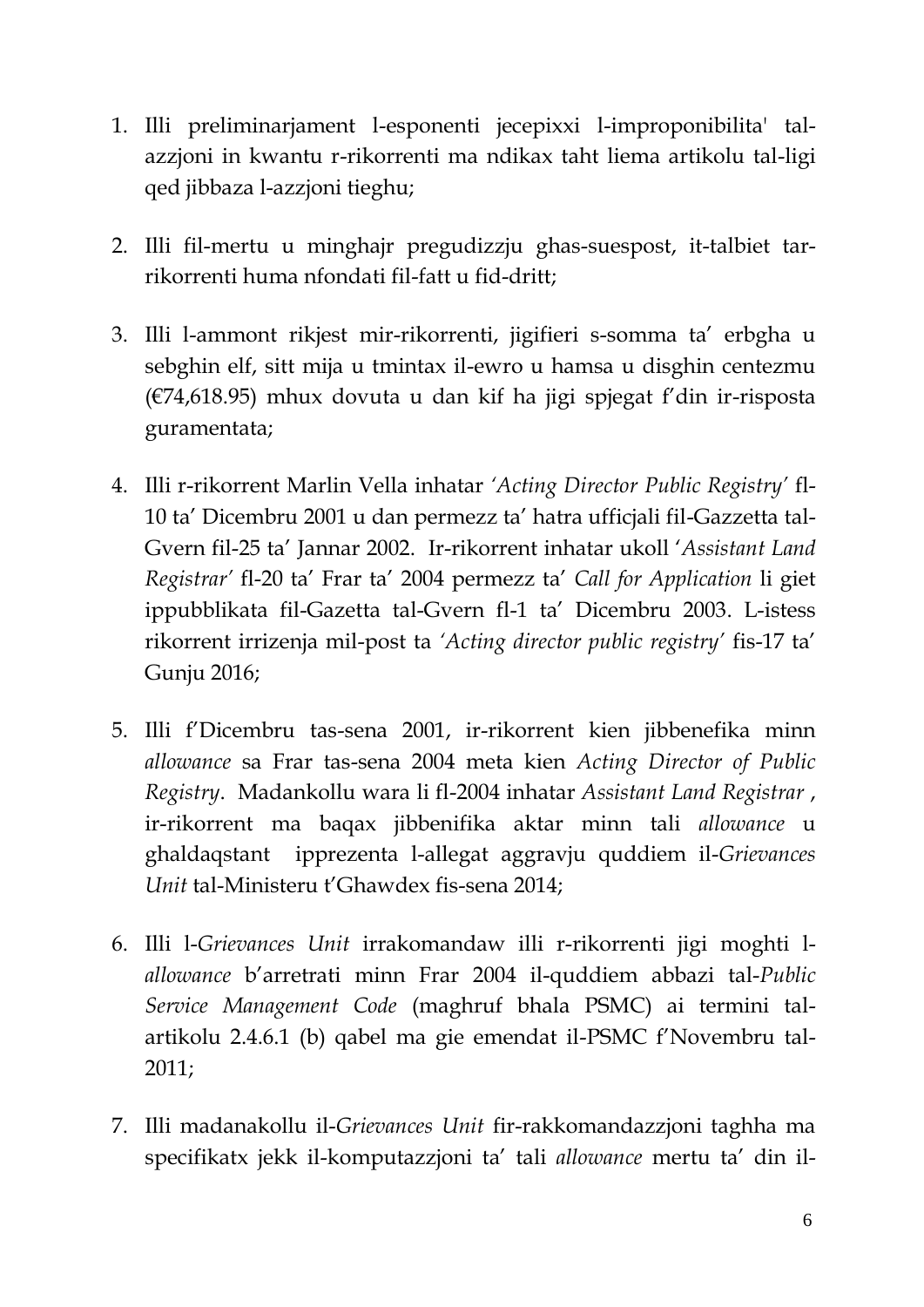kawza kellhiex issir taht il-paragrafu (i) jew (ii) ta' l-istess klawzola (PSMC 2.4.6.1 (b));

- 8. Illi b'referenza ghall-interpretazzjoni ta' tali komputazzjoni tal*allowance* mertu ta' din il-kawza l-esponent ikkonferma illi minkejja li l-*land registry* u il-*public registry* huma kkunsidrati separati, dawn kienu jaqghu taht l-istess dipartiment u kienu jirrispondu t-tnejn li huma lid-*Director General (Operations*) fi hdan il-Ministeru t'Ghawdex u dan kollu mill-5 ta' Settembru 2007. Illi *di piu'* qabel il-5 ta' Settembru 2007 iz-zewg registri kienu jaqghu t-tnejn li huma taht id-Direttur *Customer Services* fi hdan il-Ministeru ghal Ghawdex;
- 9. Illi l-fatti kif imfissrin fil-paragrafu precedenti wasslu ghallinterpretazzjoni korretta illi l-*allowance* mertu ta' din il-kawza ma kellhiex tinghata ai termini tal-klawzola 2.4.6.1 (b) (i). Dan *stante* di fatto anki jekk minn punt legali l-ufficcji tal-*Land Registry* u tal-*Public Registry* huma kkunsidrati separati u distinti, mil-lat amministrativ dawn l-ufficcji ghandhom jitqiesu li mill-5 ta' Settembru 2007 jaqghu taht l-istess dipartiment, jigifieri taht id-*Directorate General (Operations)* u precedentement taht id-Direttur tal-*Customer Services*. Din l-interpretazzjoni ttiehdet abbazi tar-rekwiziti tal-klawzola 2.4.6.1 (b) (i) jigifieri:

*When Public officers are appointed to act as heads of department in an office which is vacant for any reason other than the absence on full pay leave of the holder and they are required to discharge the duties of their substantive office in addition:*

- *i. If the offices are distinct and separate offices in different departments, or do not stand in any immediate relation of superiority or subordination to one another, they receive half the initial emoluments of the office in which they are acting, and the whole of their emoluments in their substantive office;*
- ii. Otherwise they are renumerated as though their case falls under *paragraph 2.4.6.1 A above. (Sottolinjar tal-esponent)*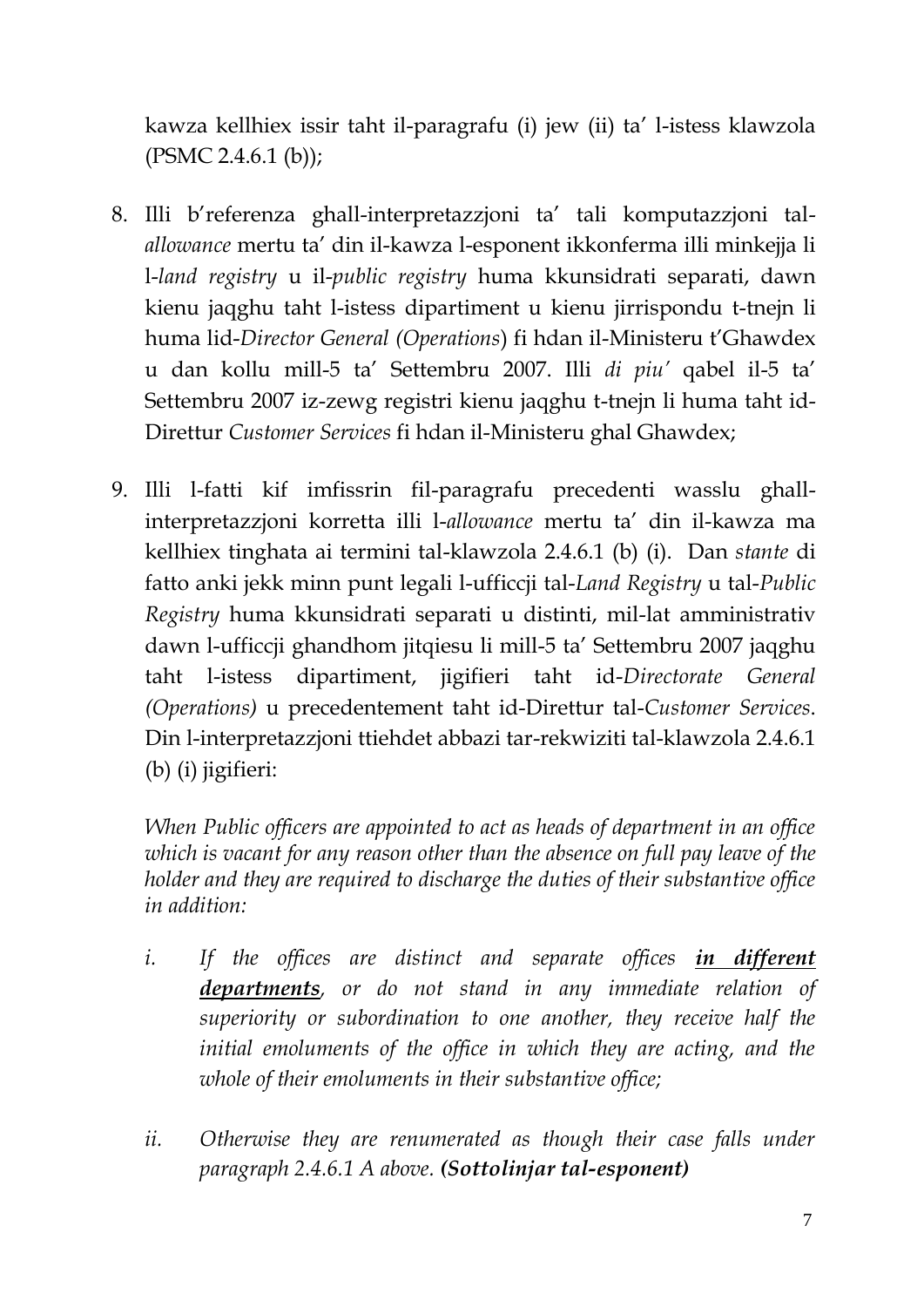Illi ghaldaqstant l-ufficcji tal*-Land Registry* u l-*Public Registry* ma setghux jitqiesu li jaqghu taht "*different departments"*. Illi *di piu'* ittieni parti tal-paragrafu 2.4.6.1 (B) i) jigifieri "*or do not stand in any immediate relation of superiority or subordination to one another"* ma giex sodisfatt peress illi kemm l-ufficcju ta' *land registry* u dak tal-*public registry* jirrispondu taht is-subordinazzjoni tal-istess direttur, jigifieri id-*Director General Operations.* Ghalhekk l-esponent ipproceda biex jikkalkola l-allowance taht il-paragrafu (ii) tal-istess klawzola li taghmel referenza ghall-artikolu 2.4.6.1 A li tghid illi:

*Officers acting as Heads of Department are allowed acting pay as follows:*

- *i. if their substantive emoluments are not less than the minimum emoluments of the office in which they are acting, they are to receive the former;*
- ii. *otherwise they receive half the initial salary of the office in which they are acting and half the initial salary of their substantive office, and all the increments which they have earned in their substantive office and any personal allowances to which they may be entitled, provided that they do not receive in all more than the minimum emoluments of the office in which they are acting.*

*This allowance is paid independently of whether the salary attached to the post is available or not, i.e. also during the absence on full-pay leave of the substantive holder of the post. During such periods officers do not receive salary in respect of the substantive post. If the uninterrupted period exceeds 1 year and the salary scale of the post in which officers are acting is incremental, officers will be entitled to the normal increments.*

Illi s-subparagrafu A huwa applikabbli fil-kaz tar-rikorrenti ghaliex il-kariga ta' agent direttur certament hija kariga ta' **officer acting as a head of department. (Sottolinjar talesponent).**

10. Illi ghaldaqstant il-komputazzjoni koretta ai termini tal-klawzola 2.4.6.1 (b) (ii) ghall-allowance bejn Frar tas-sena 2004 sa Novembru tas-sena 2011 kellha ssir abbazi tal-artikolu 2.4.6.1 A tal-PSMC li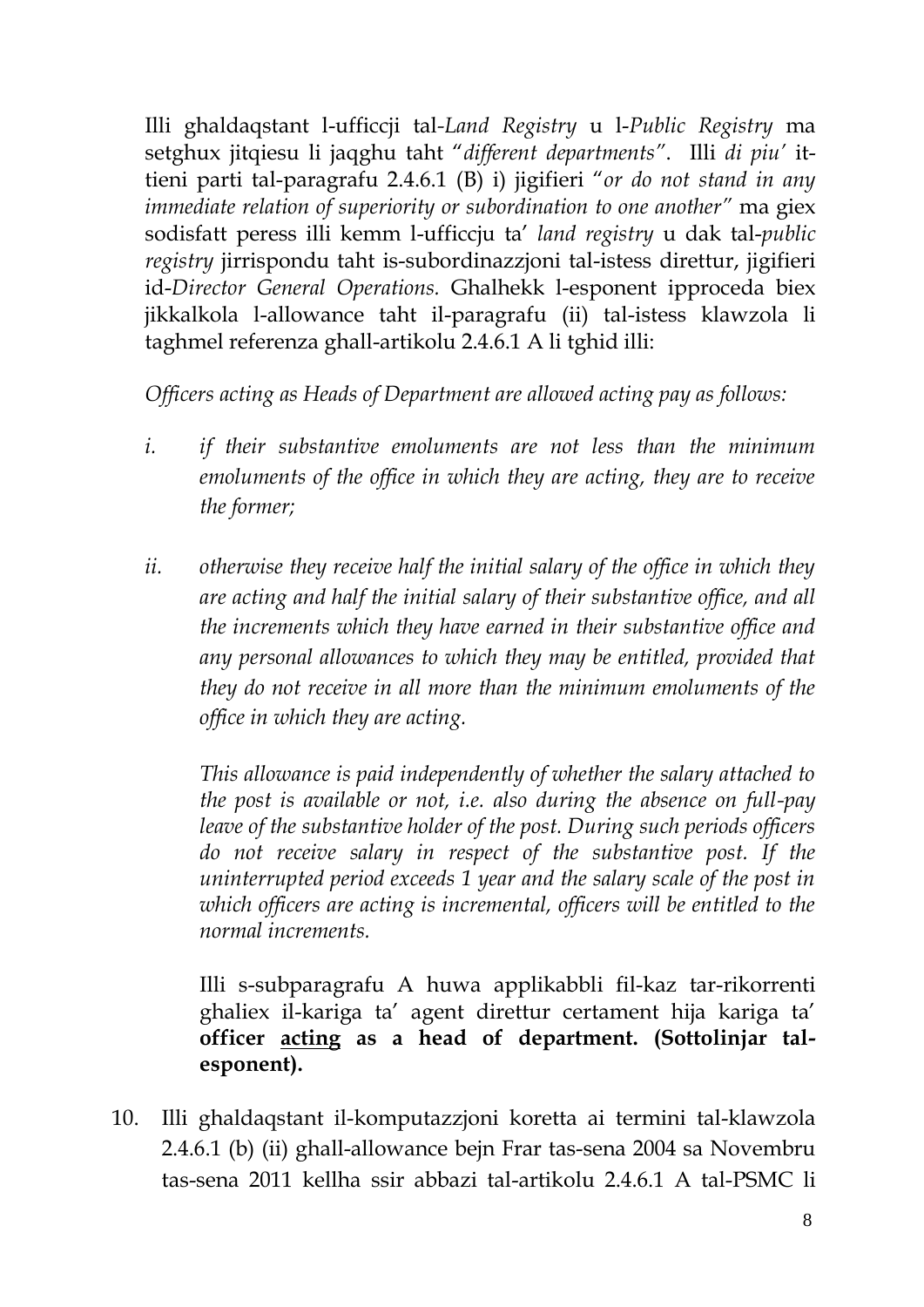ammontat ghas-somma ta' hamsa u ghoxrin elf, mitejn u wiehed u disghin ewro u sebghin centezmu (€25,291.70) . Tali somma giet imhalsa lir-rikorrent Dr Vella permezz ta' input fid-Dakar Department ref no 11/045 fil-pagament tas-salarju ta' Novembru 2016;

- 11. Illi r-rikorrenti fir-rikors guramentat isostni repetitivament illi lesponent ma mexiex skont id-decizjoni tal-*Grievances Unit* dwar lallowance mertu ta' din il-kawza. L-esponent assolutament ma jaqbilx ma' din id-dikjarazzjoni *stante* illi:
	- i. Fl-Ewwel lok l-esponent jirrileva illi huwa adixxa pjenament mar-rakkommandazzjoni tal-*Grievances unit*. Il-*grievances unit*  ghamlet rakkommandazzjoni fis-sens illi r-rikorrent Dr Vella kien jisthoqlu xi tip ta' allowance ghal-qadi tal-kariga ta' *Acting Director of Public Registry* u minnufih l-esponent hallas rrikorrent is-somma ta' hamsa u ghoxrin elf, mitejn u wiehed u disghin Ewro u sebghin centezmu (€25,291.70) minn Frar 2004 sa Novembru 2011 u dan abbazi ta' *Acting Allowance* ai termini tal-artikolu 2.4.6.1 B (ii) u l-artikolu 2.4.6.1 A;
	- ii. Fit-tieni lok u minghajr pregudizzju il-*Grievances Unit* ghandu lfunzjoni li jinvestiga dwar allegati aggravji verso l-impjegati tal-Gvern fi hdan dak il-Ministeru partikolari fuq talba ta' xi impjegat. Il*-Grievances Unit* m'huwiex stabbilit ai termini tal-PSMC jew ta' xi ligi ohra imma huwa unit mahtur internament fil-Ministeru u l-funzjoni tieghu huwa li jaghti rakkomandazzjoni dwar x'ghandu jsir fid-dawl ta' xi allegat aggravju. Madankollu l-ahhar decizjoni dejjem tispetta lis-Segretarju Permanenti u l-Ministru kkoncernat wara li jkunu qiesu b'mod biezel u siewi r-rakkomandazzjoni moghtija mill-Unit. U dan kif gara ghall-*allowance* mertu ta' din il-kawza.
- 12. Minghajr pregudizzju ghas-suespost jinghad illi r-rikorrenti fir-Rikors Guramentat qed jitlob li jinghata *Deputising Allowance* u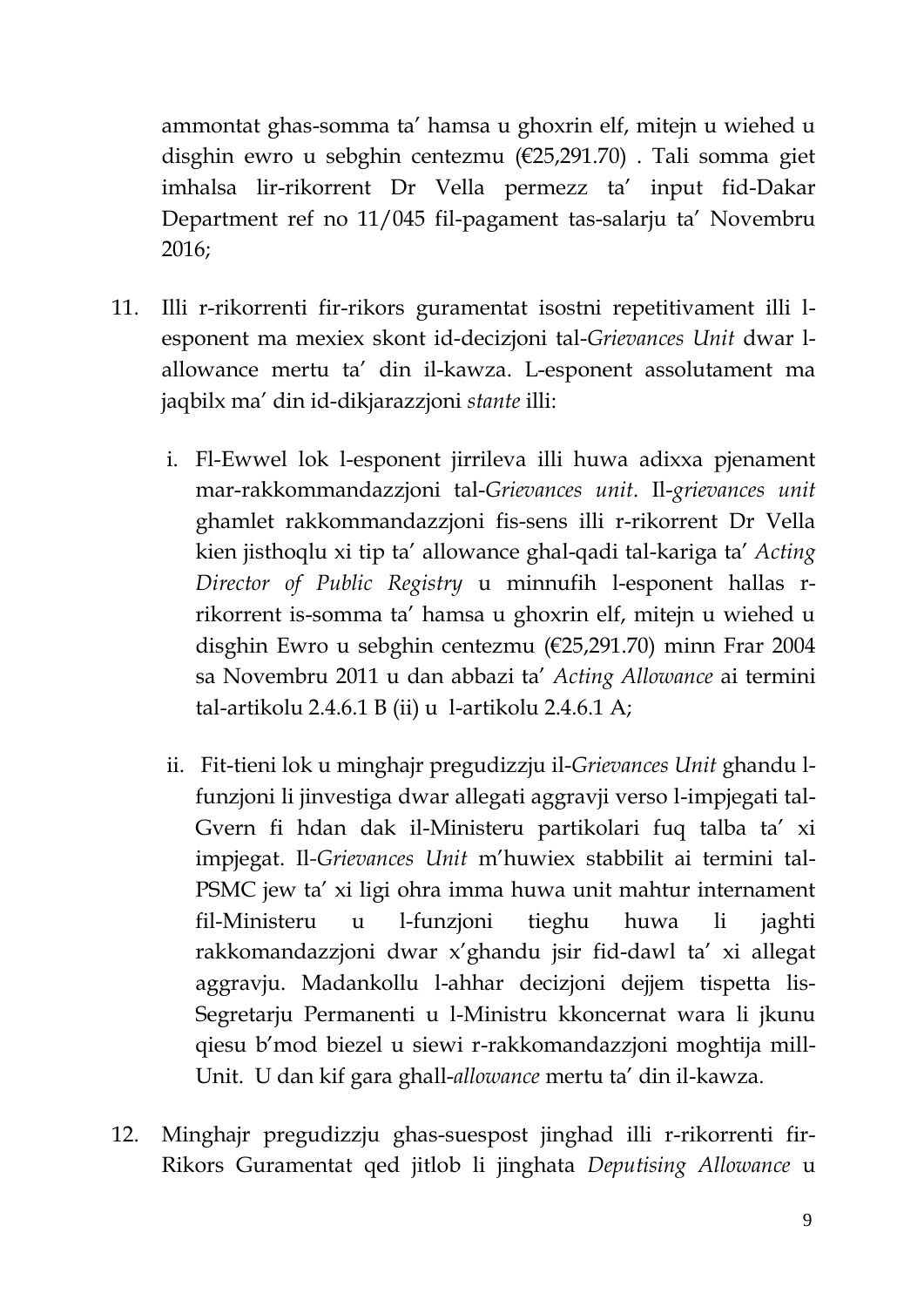mhux *Acting Allowance*. Id-differenza bejn it-tnejn hija illi l-*Acting Allowance* hija dik l-*allowance* li tohrog mill-artikoli 2.4.6.1 B u A tal-PSMC mentri d-*deputising allowance* tohorg mill-artikolu 2.4.6.2 tal-PSMC. Wara analizi taz-zewg artikoli johrog car illi it-talba tarrikorrenti hija zbaljata u nkoretta *stante* li l-pagament fid-Dakar Department ref no 11/045 tas-somma ta' hamsa u ghoxrin elf, mitejn u wiehed u disghin ewro u sebghin centezmu (€25,291.70) inghata abbazi ta *acting allowance* ai termini tal-artikoli 2.4.6.1 B u 2.4.6.1 A u mhux ta' xi *deputising allowance* hekk kif rikjest mirrikorrenti;

- 13. Illi di piu', ir-rikorrenti bhala *Acting Director of Public Registry* jekk se mai kien jisthoqqlu xi tip ta' allowance, certament l-allowance tieghu ma kienx jaqa' taht it-terminu ta' *deputising allowanc*e ghaliex ir-rikorrenti ma koprix xi rwol ta *deputy public registrar* imma biss *acting director of public registry* u ghalhekk ir-rikorrenti huwa zbaljat meta jghid illi huwa ma kienx jokkupa l-kariga ta' **Acting head of department**. Ghandu jkun pacifiku li r-rikorrenti okkupa l-kariga ta' Acting Head of Department *stante* li l-post ta' Director of Public Registry baqa' vakat sa 2013 u oltre din id-data u dan kif iddikjarat l-ex Direttur Customer Services is-sinjura Joyce Dimech (October 2004 sa Marzu 2013). Ghaldaqstant peress li l-ufficcju tad-Direttur ta' Registru Pubbliku kien vakat, l-Agent Direttur jagixxi (acting) bhala d-Direttur tar-Registru Pubbliku;
- 14. Ghalhekk l-esponent umilment jigbed l-attenzjoni ta' din l-Onorabbli Qorti sabiex tgharaf id-distinzjoni bejn *acting allowance* u *deputising allowance*;
- 15. Minghajr pregudizzju ghas-suespost, u jekk wiehed jidhol fil-mertu tat-talba ghall-hlas tal-*allowance* mertu ta' din il-kawza u sussegwentement ir-rakkomandazzjoni li saret quddiem il-Grievances Unit, wiehed jara illi paragrafu 4.2 tal-*Call for applications* ipubblikat fil-Gazzetta tal-Gvern fl-1 ta' Dicembru 2003 b'liema r-rikorrenti Dr Marlin Vella gie appuntat *Assistant Registrar*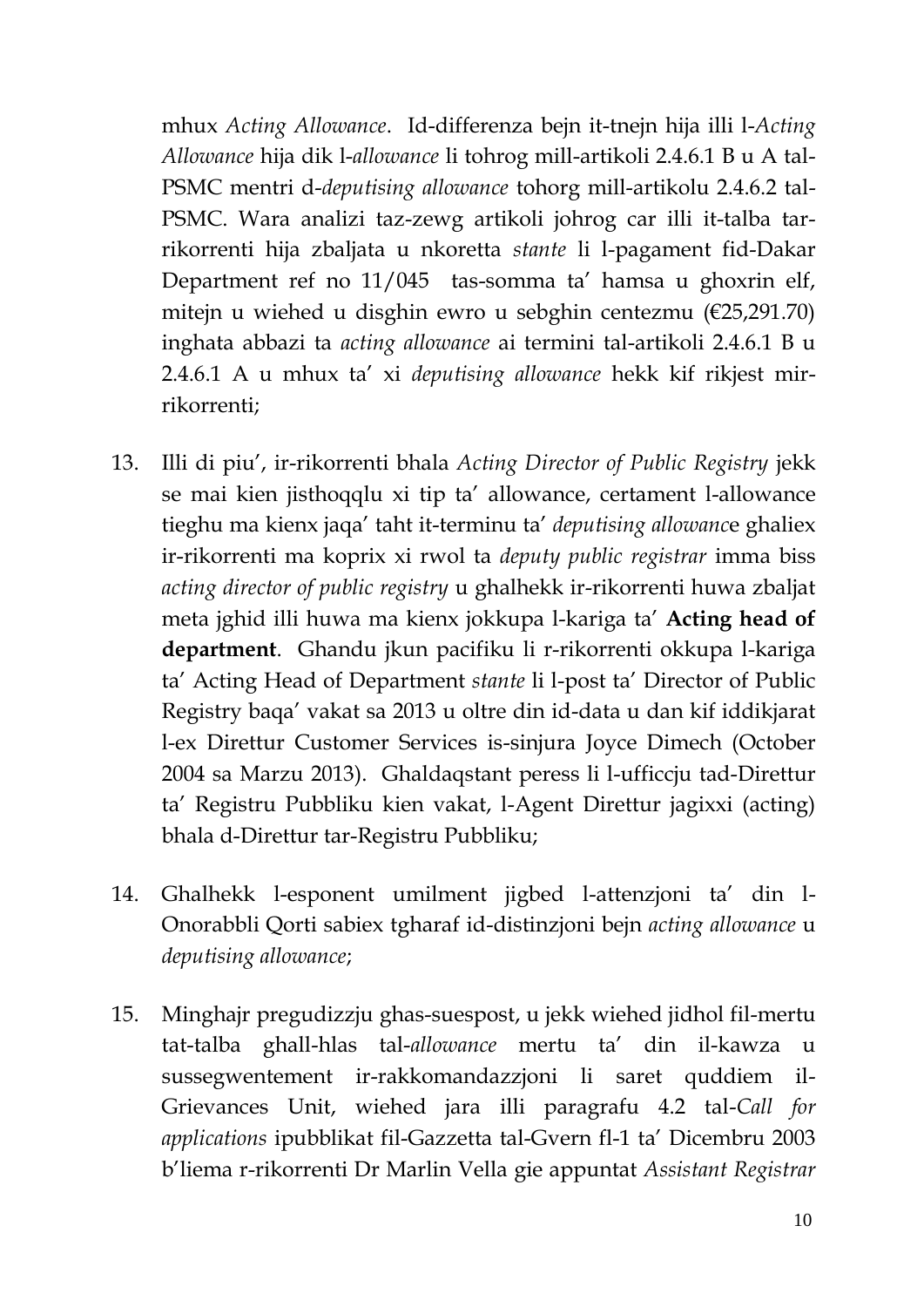*(Land Registry – Gozo) in the department of Customer Services, Ministry For Gozo"* hemm inkluz kundizzjoni esplicita li tghid illi:

*"The duties also include responsibility for the management of the Gozo Public Registry."*

Illi ghaldaqstant tali frazi tiggusitifika b'mod car u minghajr ebda dubju d-decizjonijiet mehuda mill-*employee relations unit* tal*management and personnel office* illi id-dmirijiet ta' Dr Vella bhala *acting director of public registry in Gozo* huma nfatti parti middmirijiet miftehma u ppubblikati bhala *Assistant Registrar (Land Registry – Gozo)* u li ghaldaqstant il-hrug ta' pagament bhala *allowance* ghall-prestazzjoni ta' dmirijiet addizzjonali ma tezistix;

- 16. Illi minnufih l-esponent qieghed jirrespingi kull allegazzjoni kif vantata mir-rikorrenti bhala nfondata fil-fatt u fid-dritt;
- 17. Illi l-komputazzjoni tal-esponent hija wahda gusta, maghmula *ai termini* tal-ligi u tal-PSMC u ghandha tigi kkonfermata;
- 18. Illi ghar-ragunijiet suesposti u kif ha jigi trattat fil-*mori* ta' din ilkawza, l-esponent idderiga ruhu b'mod korett meta ghamel ilkomputazzjoni tal-allowance ghall-perjodu Frar 2004 sa Novembru 2011 u ghaldaqstant is-somma ta' hamsa u ghoxrin elf, mitejn u wiehed u disghin Euro u sebghin centezmu (€25,291.70) ghandha tigi kkonfermata minn din l-Onorabbli Qorti;

Ghaldaqstant ghar-ragunijiet fuq premessi u ohrajn li jistghu jingiebu fil-*mori* ta' dan ir-rikors l-esponent qieghed bl-akbar rispett jadixxi lil din l-Onorabbli Qorti sabiex tichad it-talbiet tarrikorrenti fl-intier taghhom bl-ispejjez kontra l-istess rikorrenti.

Salv eccezzjonijiet ulterjuri jekk jkun il-kaz.

Rat l-affidavits, xhieda, dokumenti u provi kollha esebiti fl-atti;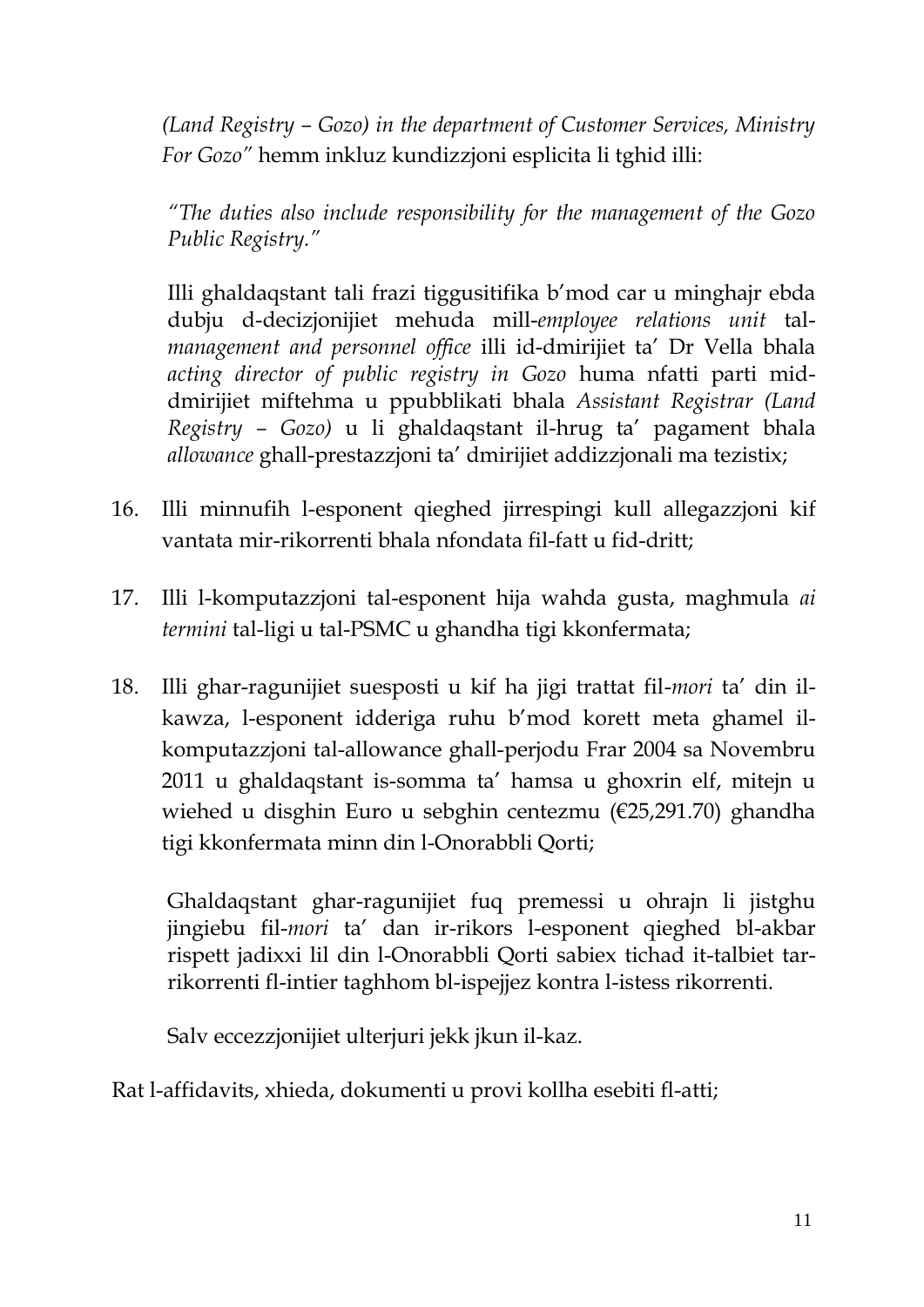Rat illi fil-verbal tat-30 ta' Gunju, 2017 il-kawza thalliet ghad-decizjoni ghal-lum bil-fakulta' li l-partijiet jaghmlu s-sottomissjonijiet taghhom bilmiktub;

Rat is-sottomissjonijiet tal-partjiet;

Rat l-atti kollha.

# **Ikkunsidrat**

# **Fatti**

Illi huwa nkontestat bejn il-partijiet li r-rikorrent Dr. Marlin Vella inhatar Agent Direttur tar-Registru Pubbliku f'Ghawdex b'effett mill-10 ta' Dicembru 2001 u dan permezz ta' hatra ufficjali fil-Gazzetta tal-Gvern fi-25 ta' Jannar 2002 (fol. 10). Huwa wkoll inkontestat li rrikorrent inhatar Agent Assistent Registratur tal-Artijiet fl-20 ta' Frar ta' 2004 wara 'Call for Application' debitament pubblikata kopja taghha esebita fl-atti a fol. 125 *et seq* u kif konfermat permezz ta' ittra mibghuta lilu datata 8 ta' Frar, 2004 esebita a fol. 90 tal-process. Jirrizulta li rrikorrent irrizenja mil-post ta 'Acting Director Public Registry' fis-17 ta' Gunju 2016;

Illi hemm qbil ukoll bejn il-partijiet li minn Dicembru tas-sena 2001, irrikorrent kien jibbenefika minn *allowance* u dan sa Frar tas-sena 2004 sakemm kien Agent Direttur Registru Pubbliku. Jirrizulta izda li minn meta fi Frar, 2004 ir-rikorrent inhatar Agent Assistent Registratur tal-Artijiet r-rikorrent ma baqax jibbenifika minn din l-*allowance*. Fis-sena 2014 konsegwenti ghal dan in-nuqqas ta' hlas ta' allowance r-rikorrenti pprezenta aggravju quddiem il-'*Grievances Unit'* fi hdan il-Ministeru t'Ghawdex.

Illi l-Grievances Unit ghamel ir-rakkomandazzjoni li giet ukoll ikkonfermata wara appell intavolat mill-Ministeru kif isegwi:

''Fic-cirkustanzi kif gew esponuti l-fatti f'dan il-kaz itrattat, il-Unit huwa konvint li lappellant qed ikun sottomess ghall-ingustizzja kostanti u dan ghaliex mhux jithallas id-*deputising allowance* minkejja li huwa jaqdi l-funzjoni ta' *Acting Director Public Registry (Gozo)*, funzjoni li beda jaqdi sa minn Jannar 2001 permezz talpubblikazzjoni tal-Gazzetta tal-Gvern.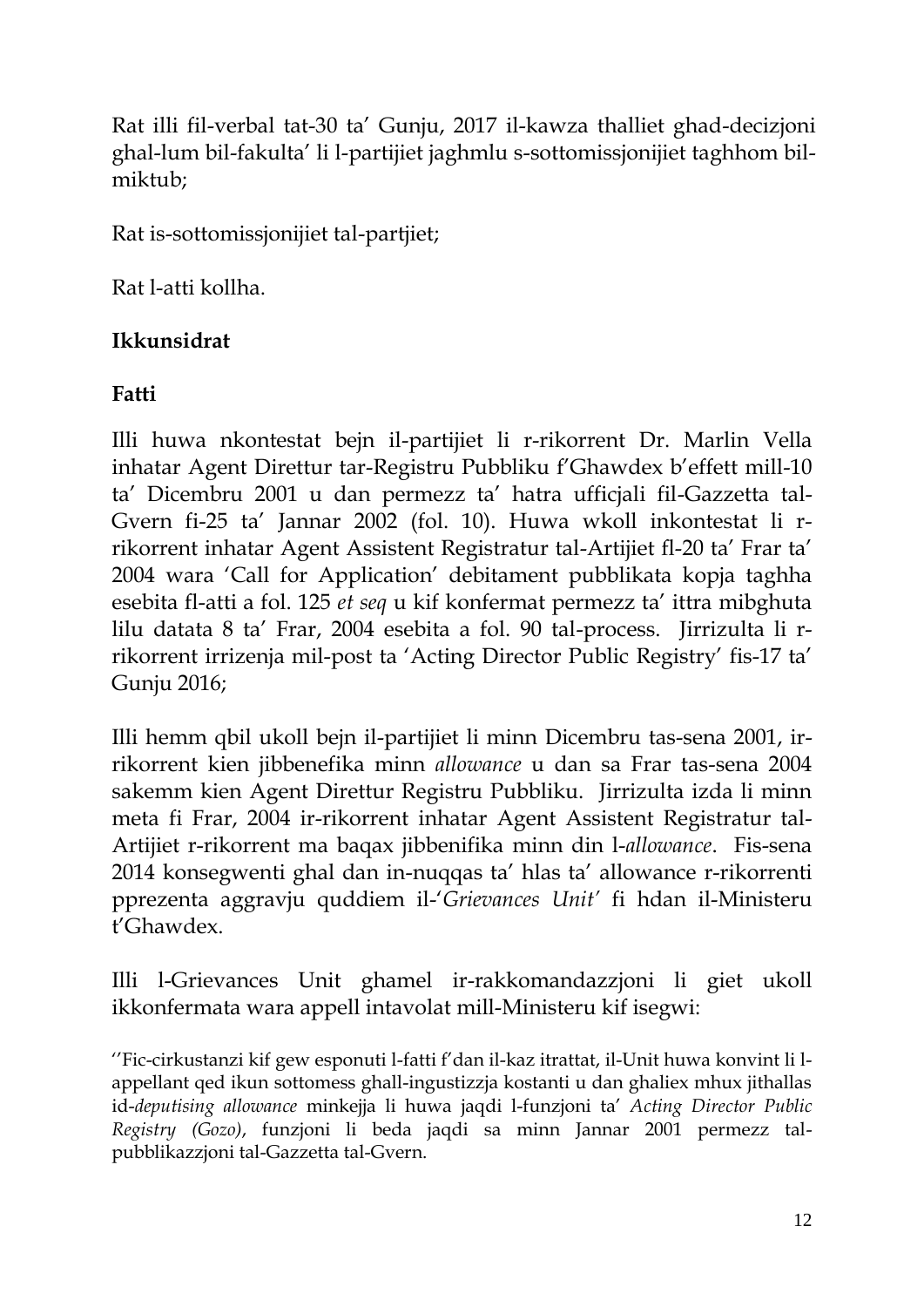Fid-dawl ta' dan kollu l-Unit qed jirrakkomanda li l-appellant minnufih jerga' jibda jinghata din l-allowance u dan sa minn Frar 2004, u dan in konformita' mal-P.S.M.C. klawsola 2.4.6.1 (b).' (ara fol. 11 u 12)

Jirrizulta lill-Qorti li dak li wassal lill-partijiet ghal din il-kawza ma kienx in-nuqqas ta' qbil mar-rakkomandazzjoni tal*-'Grievances Unit'* anzi, wara d-decizjoni tal-appell, m'hemmx kontestazzjoni bejn ilpartijiet li l-Ministeru ghamel hlas lir-rikorrent fis-somma ta' hamsa u ghoxrin elf, mitejn u wiehed u disghin euro u sebghin centezmu (€25,291.70) abbazi tal-istess rakkomandazzjoni. Li ma hemmx qbil bejn il-partijiet huwa dwar il-kalkolu li fil-fatt kellu jsir abbazi tal-istess rakkomandazzjoni u dan ghaliex filwaqt li r-rikorrent baqa' dejjem jinsisti li l-kalkolu kellu jsir ai termini tal-klawsola 2.4.6.1 B (i) w'ghalhekk is-somma dovuta lilu kienet titla' ferm aktar minn dik imhallsa b'dana li tirrizulta differenza bejn dak imhallas u dak li ghadu dovut ghas-somma ta' erbgha u sebghin elf, sitt mija u tmintax-il euro u hamsa u disghin centezmu (€74,618.95). Min-naha l-ohra l-Ministru intimat jinsisti fl-eccezzjonijiet tieghu li l-pagament li sar huwa dak kalkolat ai termini tal-klawzola 2.4.6.1 B (ii) huwa dak korrett w'allura jinsisti li ma hemm xejn aktar dovut. Din il-vertenza dwar liema klawzola tal-P.S.M.C. kellha tigi uzata sabiex isir il-kalkolu ta' dak dovut lir-rikorrent wasslet ghall-kawza odjerna quddiem din il-Qorti.

Illi l-klawzola tal-Public Service Management Code in kontestazzjoni bejn il-partijiet (jew ahjar l-interpretazzjoni u l-applikabilita' taghha huwa in kontestazzjoni) taqra kif isegwi (dan qabel ma kien hemm ukoll emendi fl-istess Kodici li dwar dan izda hemm qbil bejn il-partijiet):

*'When Public officers are appointed to act as heads of department in an office which is vacant for any reason other than the absence on full pay leave of the holder and they are required to discharge the duties of their substantive office in addition:*

- *i. If the offices are distinct and separate offices in different departments, or do not stand in any immediate relation of superiority or subordination to one another, they receive half the initial emoluments of the office in which they are acting, and the whole of their emoluments in their substantive office;*
- *ii. Otherwise they are renumerated as though their case falls under paragraph 2.4.6.1 A above.'*

# **Eccezzjonijiet preliminari:**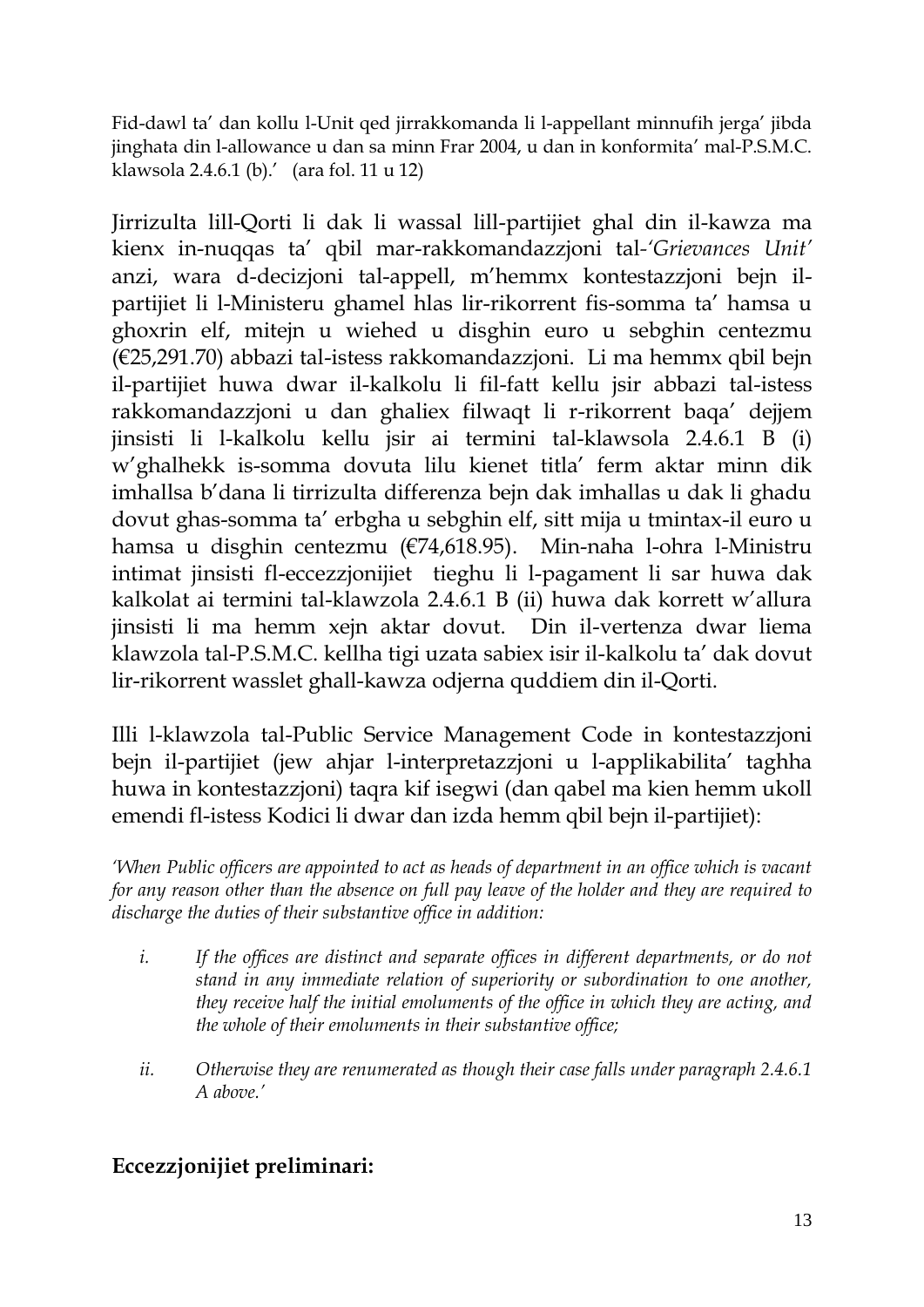Illi jirrizulta li l-Ministeru ntimat ressaq bosta eccezzjonijiet li jew jistghu jigu kkunsidrati preliminari jew li jehtieg li jigu decizi qabel ma wiehed jibda jikkunsidra x'tip ta' kalkolu ghandu jsir jekk it-talba hija gjustifikata.

(i) Illi fl-ewwel eccezzjoni tieghu l-intimat jeccepixxi l-improponibilita' tal-azzjoni in kwantu r-rikorrenti ma ndikax taht liema artikolu tal-ligi qed jibbaza l-azzjoni tieghu.

Fuq dan il-punt l-intimat jissottometti fost ohrajn kif isegwi:

"Illi r-rikorrent naqas milli jindika fuq liema bazi u taht liema artikolu huwa qieghed isejjes it-talba tieghu b'rizultat illi l-esponent kellhu jilqa' ghal kull eventwalita' u jipproduci risposta estensiva (aktar minn tmintax-il paragrafu) sabiex ma jigix ippregudikat fid-difiza tieghu.

Illi r-rikorrent jindika illi l-esponent jirrikonoxxi huwa stess illi l-azzjoni hija mpernjata fuq il-PSMC 2.4.6.1 (b) (i). L-esponent jirrileva illi certament dan m'huwiex minnu *stante* illi r-rikorrenti issemmi deputising allowance u mhux acting allowance fir-rikors guramentat tieghu. Dawn iz-zewg tipi t'allowances jaqghu taht kapi differenti taht il-PSMC, u kif ha jigi jispjegat aktar 'il quddiem f'din in-nota, jwasslu ghall-interpretazzjoni differenti ghas-sustanza ta' allowances li jinghataw lill-ufficjali mas-settur pubbliku.

Illi biss wara kjarafika li saret fil-mori tal-kawza, l-esponenti seta' jiddentifika specifikament taht liema kap ir-rikorrent qieghed jippretendi l-allowance jigi kkalkulat u mhallas. Illi din il-kjarifika sehhet senjatament fix-xhieda tar-rikorrenti Dr Marlin Vella fis-seduta ta' 19 ta' Mejju 2017:

*"Ix-Xhud:*

*In actual fact, it is an Acting Allowance. Jiena kkwotajt forsi mmiskwotajt, imma dak li kitbu l-Grievance Board. Issa jekk hix Acting Allowance jew Deputising...".*

Da parti tieghu r-rikorrent ghal din l-eccezzjoni jissottometti kif isegwi:

"B'din l-eccezzjoni, l-intimat isostni li sabiex attur ikun jista' jipprezenta talba quddiem il-qrati taghna huwa mehtieg li jinkwadraha taht xi artikolu tal-ligi partikolari; u fin-nuqqas l-azzjoni tieghu tkun improponibbli.

Jidher ghalhekk li hawnhekk, l-intimat qieghed jikkontesta l-validità, mill-perspettiva purament formali tal-azzjoni odjerna.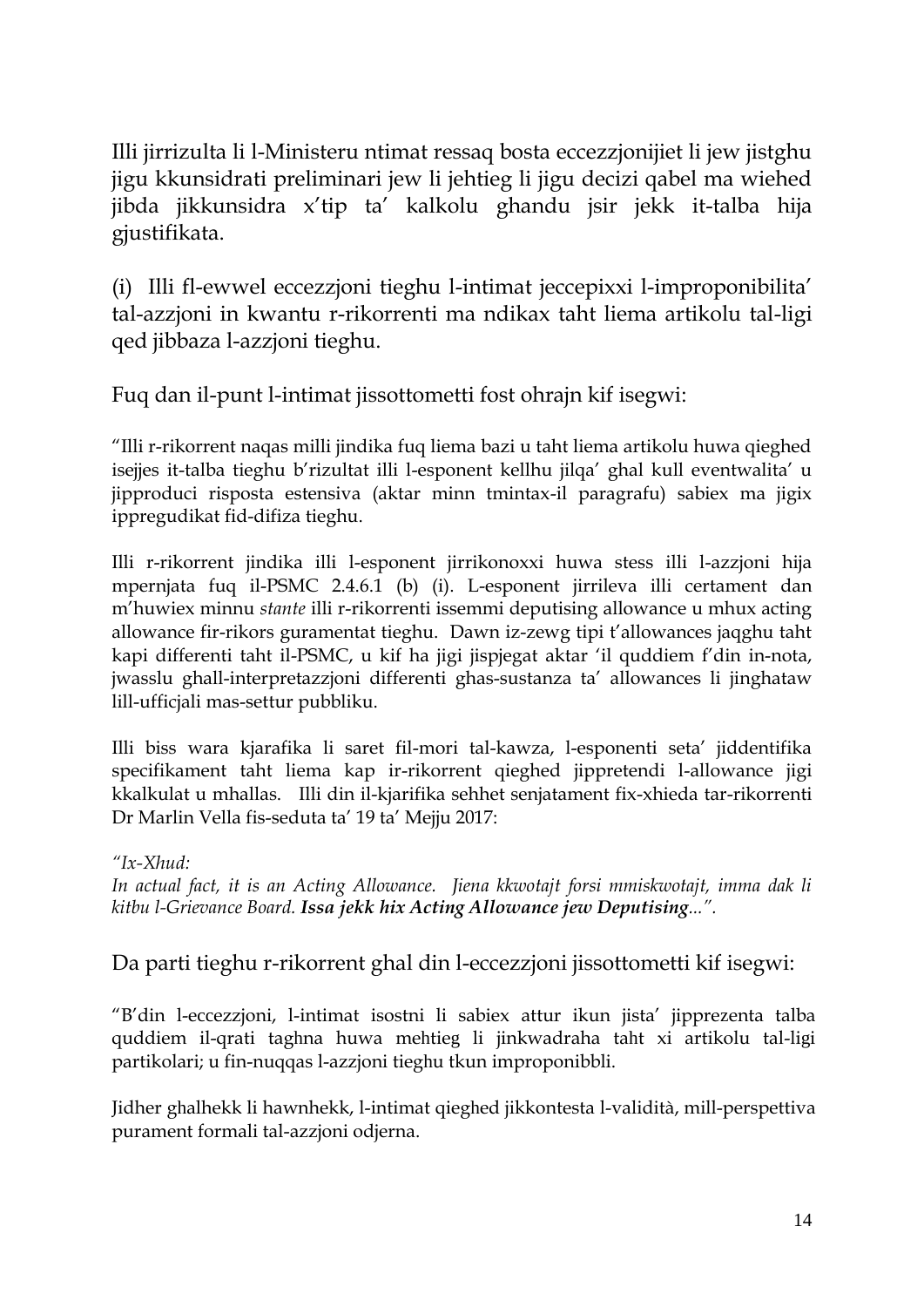Huwa sottomess bir-rispett li din l-eccezzjoni setghet kienet f'lokha fiz-zminijiet remotament antiki tas-sistema gudizzjarja taghna, imma certament ma hemmx lokha wara l-emendi ghall-Kap. 12 li kienu gew introdotti fl-1995.

Effettivament, imbaghad, kif del resto jirrikonoxxi l-intimat innifsu meta jittratta din id-dispozizzjoni *in funditus* fir-risposta guramentata tieghu, l-azzjoni attrici hija mpernjata fuq il-PSMC2.4.6.1(b)(i), kif ikkonfermata u applikata mill-Grievance Unit, mahtur mill-intimat innifsu, fid-decizjoni adottata minn dak il-korp fit-12 ta' Jannar 2016. <sup>1</sup>

Din id-decizjoni kienet giet sahansitra kkonfermata mill-Bord ta' Revizjoni biddecizjoni ta' dak il-korp, kif ikkomunikata lill-attur permezz ta' ittra datata sitta (6) ta' Ottubru elfejn u sittax (2016), wara li l-intimat odjern kien talab revizjoni taghha.<sup>2</sup> L-esponenti jishaq ukoll li din id-decizjoni fiha nnifisha, u b'zieda maddispozizzjonijiet tal-Public Service Management Code, tikkostitwixxi bazi valida ghall-azzjoni quddiem il-qrati tal-pajjiz. La darba, sabiex tindirizza l-ingustizzji li jkunu sofrew l-impjegati taghha fil-kors jew minhabba l-impjieg taghhom, u l-ilmenti ta' dawk l-impjegati, l-amministrazzjoni pubblika tahtar korpi sabiex jinvestigaw dawk l-ilmenti u jivverifikaw jekk verament sehhitx jew le l-ingustizzji li ghalihom jirrelataw dawk l-ilmenti, ir-rakkommandazzjonijiet ta' dawk il-korpi joholqu drittijiet kweziti u aspettattivi legittimi favur l-impjegati u kontra l-amministrazzjoni pubblika, u ghalhekk jikkreaw *jus agendi* favur dawk l-impjegati, anki jekk irrakkommandazzjoni ma hijiex awtomatikament ezegwibbli bhal sentenza ta' tribunal jew qorti. Altrimenti l-holqien ta' dawk il-korpi ma jkun xejn inqas u xejn iktar minn sprekar ta' flus pubblici, sforzi, hin u mpenn ta' kull min hu nvolut u dahk fil-wicc tal-impjegati nvoluti illi jirrikorru ghalihom.

Sabiex jinghad kollox, f'dan il-kaz, l-amministrazzjoni pubblika nnifisha tirrikonoxxi li hija marbuta bir-rakkommandazzjoni tal-Grievance Unit u l-konferma tal-Bord ta' Revizjoni, ghaliex, ghalkemm kien hemm nuqqas ta' qbil bejn l-attur u s-Segretarju Permanenti dwar l-interpretazzjoni preciza u l-applikazzjoni ta' dik irrakkommandazzjoni, l-amministrazzjoni pubblika applikat almenu in parti ddecizjoni tal-Grievance Unit u f'Novembru tas-sena elfejn u sittax (2016) hallset parti mis-somma dovuta."

Illi din il-Qorti ma taqbel xejn mil-lat legali mal-eccezzjoni tal-intimat stante li minn qari tar-rikors guramentat huwa car li l-kontestazzjoni bejn il-partijiet hija l-applikazzjoni korretta tar-rakkomandazzjoni tal- '*Grievances Board'*, kif konfermata mill-appell inkluz l-artikolu tal-P.S.M.C li ghalih issir referenza fid-decizjoni liema nuqqas ta' qbil dwar tali applikazzjoni wassal ghall-kawza odjerna sabiex din il-Qorti tiddeciedi ai termini ta' liema sub-artikolu kellu jigi kkalkolat l-ammont

<u>.</u>

<sup>1</sup> Dokument C mar-Rikors Guramentat

<sup>2</sup> Dokument D mar-Rikors Guramentat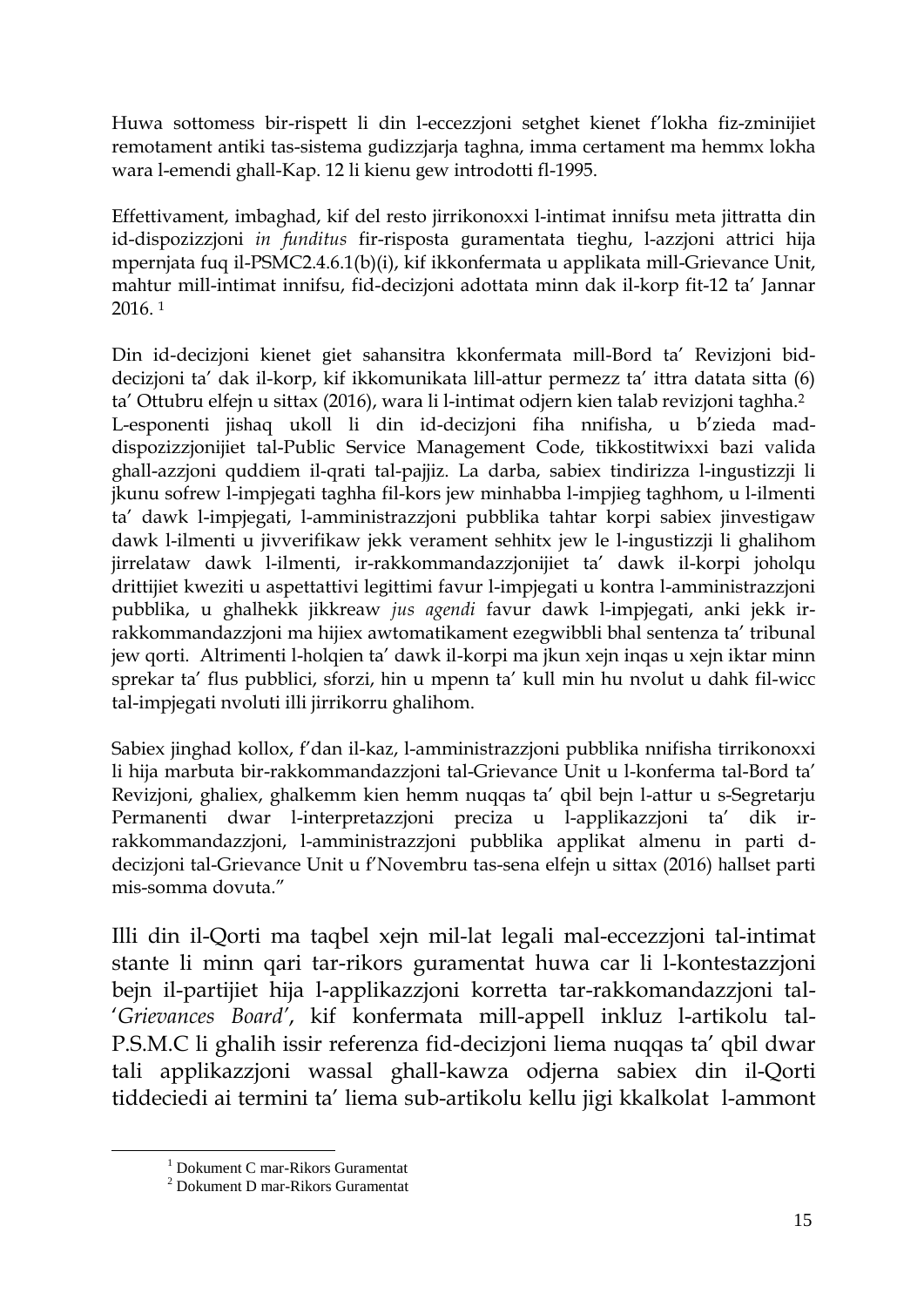li l-istess decizjoni tal-'*Grievances Board'* indika li kien dovut lirrikorrenti. Ir-rikorrenti ntavola l-kawza stante li jsostni li hemm ammont li ghadu dovut lilu mill-intimat u talab li din il-Qorti tikkonferma dan lammont bhala li ghadu dovut. Ghalkemm fit-talbiet *per se* ma gie ndikat l-ebda artikolu tal-ligi, fir-rikors guramentat saret referenza ampja ghallbazi kemm fattwali kif ukoll legali li fuqha kienet qed tigi msejsa t-talba tar-rikorrent w'ghaldaqstant il-Qorti ser tghaddi sabiex tichad l-ewwel eccezzjoni tal-intimat.

(ii) Illi l-Qorti f'dan l-istadju taghmel referenza ghall-hdax-il eccezzjoni tal-intimat li taqra kif isegwi:

"11. Illi r-rikorrenti fir-rikors guramentat isostni repetitivament illi l-esponent ma mexiex skont id-decizjoni tal-*Grievances Unit* dwar l-allowance mertu ta' din ilkawza. L-esponent assolutament ma jaqbilx ma' din id-dikjarazzjoni *stante* illi:

i. Fl-Ewwel lok l-esponent jirrileva illi huwa adixxa pjenament marrakkommandazzjoni tal-*Grievances unit*. Il-*grievances unit* ghamlet rakkommandazzjoni fis-sens illi r-rikorrent Dr Vella kien jisthoqlu xi tip ta' allowance ghall-qadi tal-kariga ta' *Acting Director of Public Registry* u minnufih lesponent hallas r-rikorrent is-somma ta' hamsa u ghoxrin elf, mitejn u wiehed u disghin Ewro u sebghin centezmu (€25,291.70) minn Frar 2004 sa Novembru 2011 u dan abbazi ta' *Acting Allowance* ai termini tal-artikolu 2.4.6.1 B (ii) u l-artikolu 2.4.6.1 A;

ii. Fit-tieni lok u minghajr pregudizzju il-*Grievances Unit* ghandu l-funzjoni li jinvestiga dwar allegati aggravji verso l-impjegati tal-Gvern fi hdan dak il-Ministeru partikolari fuq talba ta' x'impjegat. Il*-Grievances Unit* m'huwiex stabbilit ai termini tal-PSMC jew ta' xi ligi ohra imma huwa unit mahtur internament fil-Ministeru u lfunzjoni tieghu huwa li jaghti rakkomandazzjoni dwar x'ghandu jsir fid-dawl ta' xi allegat aggravju. Madankollu l-ahhar decizjoni dejjem tispetta lis-Segretarju Permanenti u l-Ministru kkoncernat wara li jkunu qiesu b'mod biezel u siewi rrakkomandazzjoni moghtija mill-Unit. U dan kif gara ghall-*allowance* mertu ta' din il-kawza.'

Din il-Qorti ma tistax ma tinnotax il-kontradizzjoni bejn l-ewwel parti ta' din l-eccezzjoni u t-tieni parti taghha. Fl-ewwel lok il-Ministeru ntimat jinsisti li l-pagament li sar, sar ai termini ta' dak rakkomandat mill- '*Grievances Unit'* izda min-naha l-ohra fit-tieni parti jsostni li hu mhux marbut mal-istess decizjoni. L-istess jista' jinghad ghas-sbatax-il eccezzjoni fejn l-intimat jeccepixxi kif isegwi: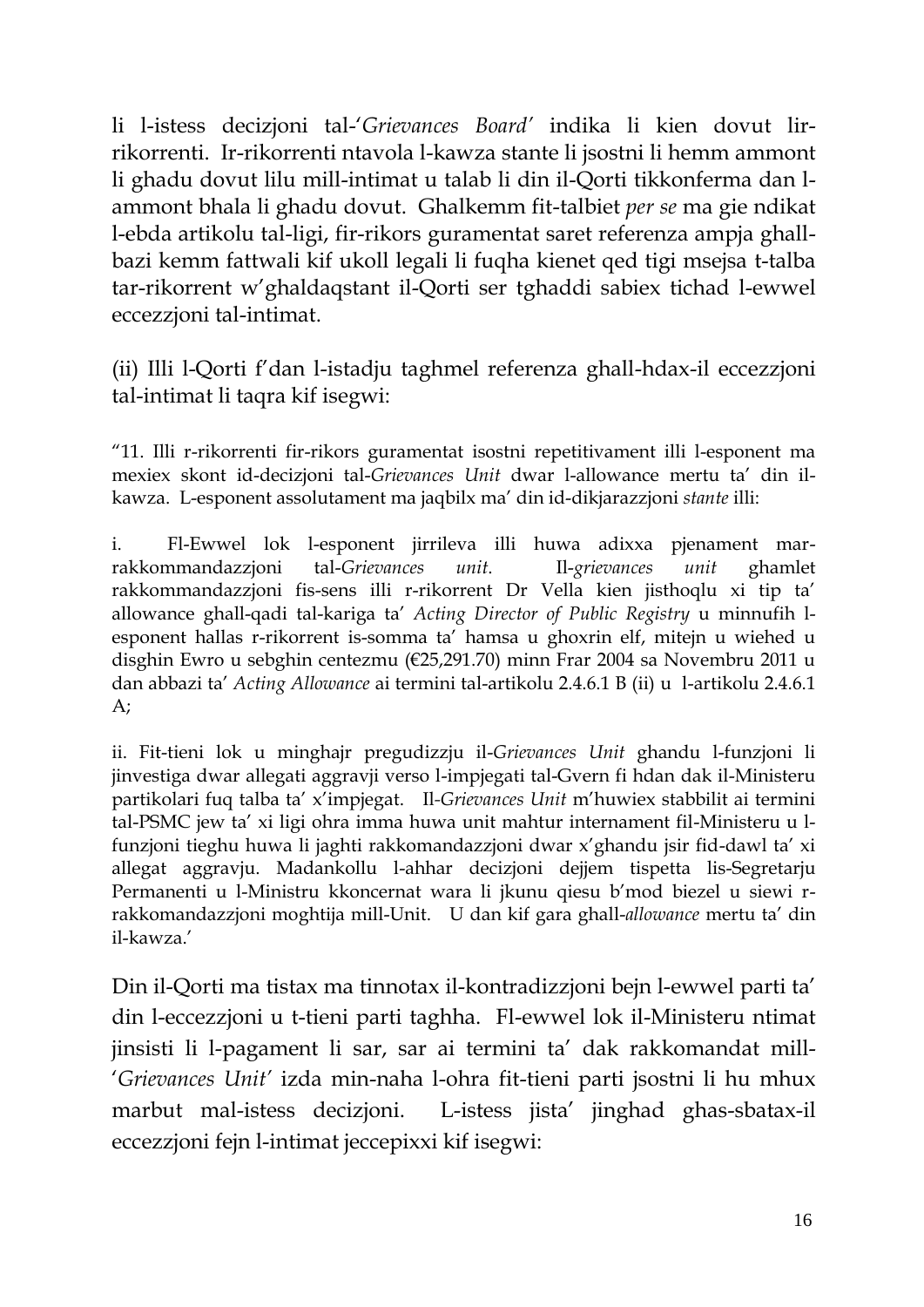"Illi il-komputazzjoni tal-esponent hija wahda gusta, maghmula *ai termini* tal-ligi u tal-PSMC u ghandha tigi kkonfermata."

Din il-Qorti tqis li legalment l-intimat ma jistax f'nifs wiehed l-ewwel jikkontesta li hu mhux marbut mad-decizjoni tal-'*Grievances unit'* u flistess hin jinsisti ma' din il-Qorti li l-hlas li ghamel huwa in konformita' mad-decizjoni tal-istess '*Grievances Unit'* kien korrett. Il-Qorti tqis li la darba l-Ministeru ntimat accetta li jaghmel pagament ai termini taddecizjoni tal-'*Grievances Unit'* u dan qabel ma nfethet il-kawza odjerna allura dan ghandu jitqies li fil-mument li hareg il-hlas huwa accetta dik id-decizjoni u ma jistax jigi fi stadju sussegwenti jerga' jiftah dubji dwar il-validita' tal-istess decizjoni jew dwar jekk hux marbut mal-istess jew le. Il-Qorti ghalhekk tqis li l-hdax-il eccezzjoni tal-intimat u eccezzjonijiet ohra fuq l-istess linja fejn jikkontestaw l-validita' o meno tad-decizjoni tal-'*Grievances Board'* u jekk il-Ministeru hux marbut mal-istess ghandhom ghar-ragunijiet suesposti jigu michuda.

(iii) L-istess jista' jinghad dwar il-hmistax-il eccezzjoni da parti tal-Ministeru ntimat u dan ghaliex f'din l-eccezzjoni l-intimat qed jikkontesta l-validita' tad-decizjoni tal-'*Grievances Board'* abbazi talkontenut tal-'*call for applications'* li konsegwenti ghaliha r-rikorrent Dr. Marlin Vella gie appuntat Agent Assistent Registratur tal-Artijiet stante li skont il-Ministeru din is-sejha kienet tinkludi wkoll ix-xoghol li kien qed jaghmel fir-Registru Pubbliku w'ghalhekk ma kienet dovuta l-ebda '*allowance*' kif iddikjara l*-'Grievances Board'*. Ghal darb'ohra l-Qorti tqis li tali eccezzjoni kienet tregi legalment u kien ikun jisthoqqilha li tigi mistharrga ghalkemm mhux neccessarjament milqugha li kieku l-Ministeru, qabel ma nfethet il-kawza, baqa' jinsisti li ma jagixxix skont irrakkomandazzjoni tal-bord u ma jhallasx izda huwa legalment inkoncepibbli li wara li l-Ministeru accetta din id-decizjoni u ghadda sabiex hareg pagament ai termini tal-istess, li issa jmur lura fil-passi tieghu u jerga' jqajjem dubji dwar id-decizjoni tal-bord aktar u aktar meta fis-sbatax u t-tmintax-il eccezzjoni tieghu l-intimat b'kontradizzjoni assoluta jinsisti li l-komputazzjoni tieghu ai termini tad-decizjoni tal- 'Grievances Board' hija dik korretta. Ghal dawn ir-ragunijiet din il-Qorti ser tghaddi wkoll sabiex tichad il-hmistax-il eccezzjoni tal-intimat.

(iv) Illi l-Qorti f'dan l-istadju taghmel ukoll referenza ghat-tnax, tlettax u erbatax-il eccezzjoni tal-Ministeru ntimat li strettament lanqas jistghu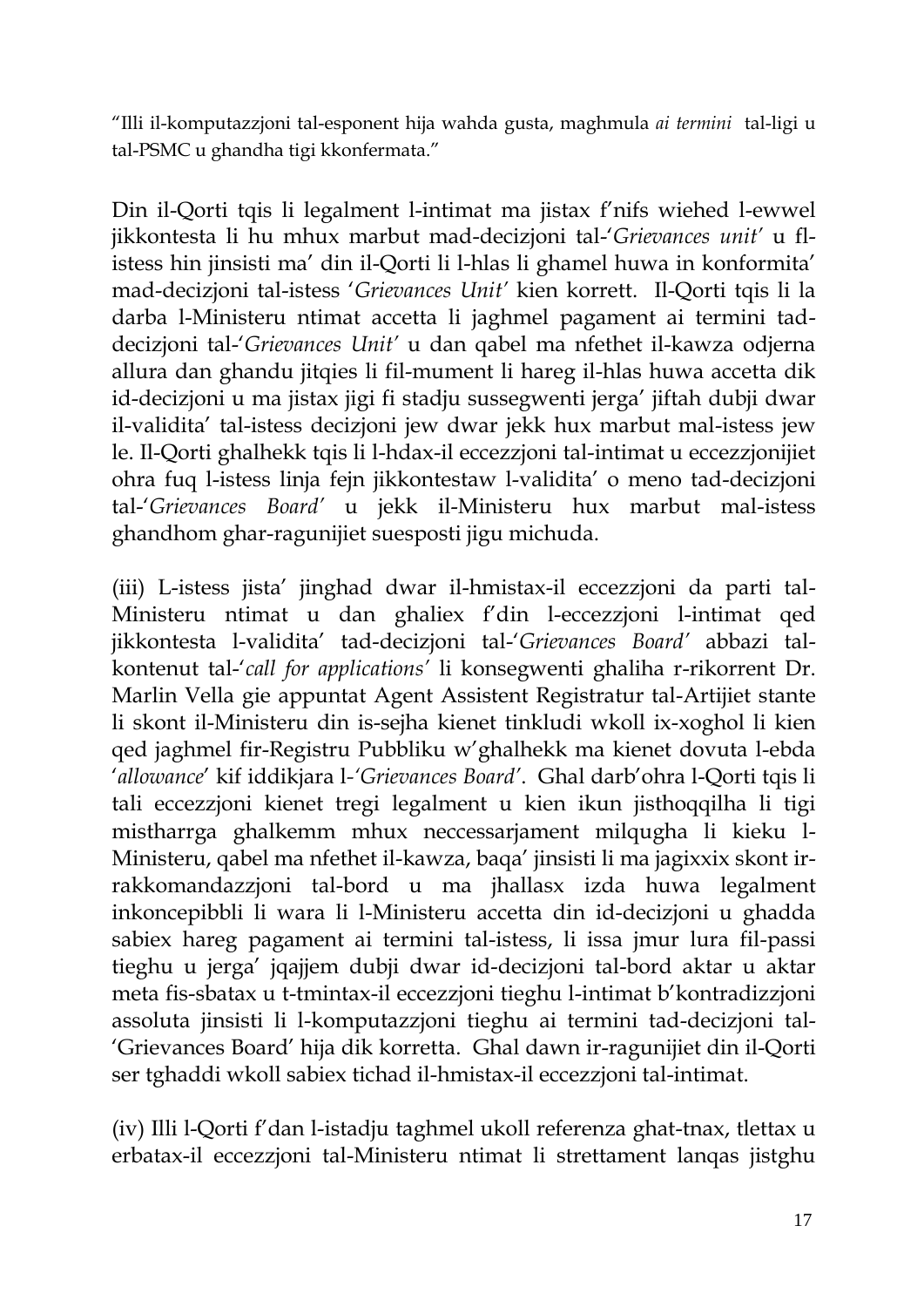jigu kkunsidrati bhala eccezzjonijiet izda huma biss spjegazzjoni li dak li qed jitlob ir-rikorrent mhux *deputising allowance* izda *acting allowance*. Il-Qorti tifhem li minn qari tad-decizjoni tal-'*Grievances Board'* l-uzu talkelma '*deputising allowance'* (ara fol. 11 u 12) jista' jkun li jfixkel ftit limhuh u jqajjem dubju dwar x'kellu ezatt jitnizzel fir-rikors guramentat izda la darba fl-istess decizjoni saret referenza cara ghall-klawsola tal-P.S.M.C. 2.4.6.1 B li tirreferi skjettement ghal '*acting allowance'* (ara fol. 13) m'ghandux ghalhekk ikun hemm dubju li dak li qed jitlob li jithallas bhala differenza lilu r-rikorrent huwa bilanc ta' '*acting allowance*'. Jirrizulta ghalhekk li fil-kaz ta' dawn it-tlett eccezzjonijiet mhijiex kwistjoni dwar jekk din il-Qorti ghandhiex tilqa' jew tichad l-istess izda se mai tqis li ghandha tiddikjara li huwa car li dak mitlub mir-rikorrent huwa '*acting allowance'* u mhux '*deputising allowance'*.

# **Ikkunsidrat ulterjorment fuq il-mertu:**

Illi jirrizulta lill-Qorti li l-bqija tal-eccezzjonijiet tal-intimat jikkonsistu aktar fi spjegazzjoni u nsistenza fuq l-interpretazzjoni tieghu taddecizjoni tal-'Grievances Unit' u tal-artikolu 2.4.6.1 B (i) u (ii) u kif wasal ghall-hlas li gia sar lir-rikorrenti b'insistenza li huwa agixxa korrettement.

Illi da parti tar-rikorrenti tista' tghid li r-rikors guramentat tieghu jikkonsisti f'esposizzjoni ta' fatti u nterpretazzjoni tal-istess artikolu 2.4.6.1 B (i) u (ii) skont l-istess rikorrent u li huwa jinsisti li gie applikat hazin mill-intimat w'ghalhekk jitlob li din il-Qorti tapplika fil-kalkolu ta' dak dovut l-artikolu skont l-interpretazzjoni kif moghtija mill-istess rikorrent.

Illi kif gia nghad il-kontestazzjoni principali bejn il-partijiet hija linterpretazzjoni tal-artikolu 2.4.6.1. B (i) u (ii) ghall-kaz odjern.

Da parti tieghu r-rikorrenti dwar dan il-punt fis-sottomissjonijiet tieghu jsostni kif isegwi:

'Issa, f'dan il-kaz, *ex admissis* l-intimat jikkontesta l-applikazzjoni tas-subartikolu (b)(i) unikament u esklussivament ghaliex isostni li l-ufficcji tar-Registru Pubbliku u dak tal-Land Registry ma humiex ufficcji distinti u separati f'dipartimenti differenti. Madankollu dan is-subartikolu ma japplikax biss fil-kaz li l-ufficcji jiffurmaw parti minn dipartimenti separati; imma wkoll fil-kaz li wiehed ma huwiex f'relazzjoni mmedjata ta' superjorità jew subordinazzjoni.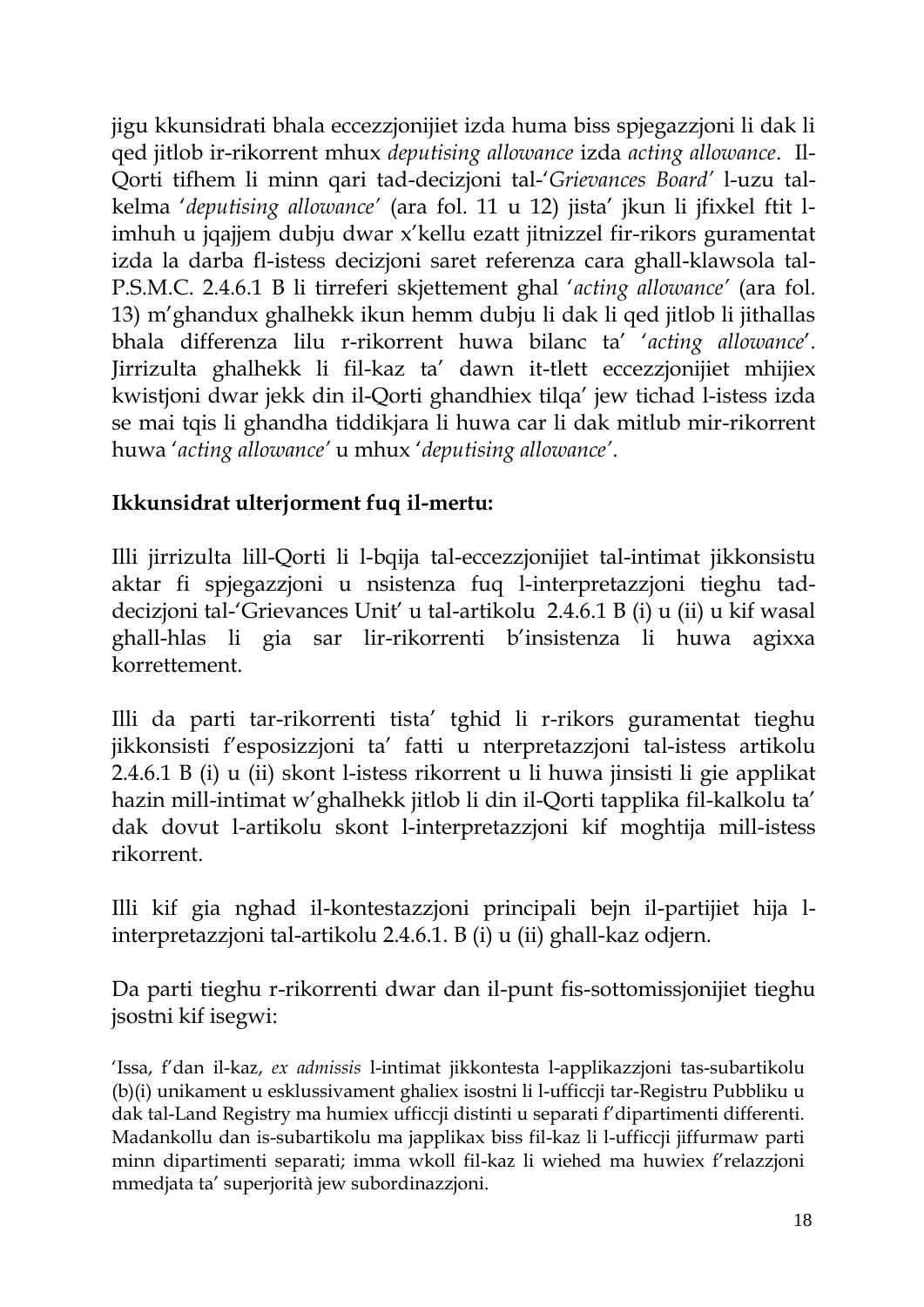Il-kelma operattiva hawnhekk hija l-avverbju "**or"** minflok il-kongunzjoni "**and".** Fi kliem iehor, dan is-subartikolu japplika fil-kaz li jigi sodisfatt xi wahda miz-zewg kundizzjonijiet ta' applikabbiltà tieghu, jew li l-ufficcji jkunu jiffurmaw parti minn dipartimenti separati jew inkella, alternattivament, jekk wiehed mhux subordinat ghall-iehor. Isegwi ghalhekk li r-referenza ghas-subartikolu a tidhol fis-sehh biss jekk l-ufficcji jaqghu fl-istess dipartiment **u fl-istess waqt** wiehed minnhom huwa subordinat ghall-iehor.

Issa, ma hemm l-ebda kontestazzjoni dwar il-fatt li l-kariga ta' Registratur tal-Artijiet ma hijiex subordinata ghall-kariga ta' Direttur tar-Registru Pubbliku u ma tgawdix xi superjorità fuq dan tal-ahhar, jew vice versa. U lanqas ma huwa l-ufficcju tar-Registru Pubbliku subordinat jew igawdi xi superjorità fuq ir-Registru tal-Artijiet.

Ghaldaqstant ma hemm xejn li fil-kaz odjern jista' jostakola l-applikazzjoni tassubartikolu B jew isejjah ghall-applikazzjoni tas-subartikolu A.

In sostenn tal-pozizzjoni tieghu illi jadotta l-artikolu 2.4.6.1 A bhala l-artikolu illi jirregola kemm kellu jhallas *allowance* lill-atturi, fir-risposta tieghu, il-konvenut issottometta "illi di piu' it-tieni parti tal-paragrafu 2.4.6.1 (B) (i) jigifieri 'or do not stand in any immediate relation of superiority or subordination to one another' ma giex sodisfatt peress illi kemm l-ufficcji ta' *land registry* u dak tal-*public registry* jirrispondu taht is-subordinazzjoni tal-istess direttur, jigifieri id-*Director General Operations*". Jigifieri, skont il-Ministeru l-fatt illi z-zewg ufficcji huma subordinati ghad-Director General Operations ifisser illi l-ufficcji huma subordinati ghal xulxin! Din it-tezi hija manifestament skorretta: Il-Management Code specifikament jindika illi jrid isir ezami jekk l-ufficcji humiex superjuri jew subordinati **ghal xulxin**, u mhux jekk l-ufficcji humiex subordinati t-tnejn fil-konfront tad-Direttur Generali jew xi entità ohra.

Sahansitra, meta mistoqsija in kontroezami waqt is-seduta tat-30 ta' Gunju 2017, issinjura Carmen Ogilvie Galea kkonfermat illi l-ufficcji tar-Registru Pubbliku u tar-Registru tal-Artijiet ma humiex subordinati jew superjuri ghal xulxin:

"Avukat Dottor Carmelo Galea:

Illum qeghdha Direttur Generali. Taf illi l-Land Registry u l-Public Registry do not stand in any –

Ix-xhud:

They do not.

Avukat Dottor Carmelo Galea:

They do not stand in any immediate relation of subordination or –

Ix-xhud:

Le. Imma jaqghu taht l-istess Direttorat bhala amministrazzjoni."

Prattikament ix-xhieda kollha prodotti f'din il-kawza jaqblu illi l-ufficcji tar-Registru Pubbliku u tar-Registru tal-Artijiet ma humiex subordinati jew superjuri ghal xulxin. F'dan ir-rigward xehed l-attur esponenti, Ms Joyce Dimech li ghamlet zmien tokkupa l-kariga ta' Direttur Customer Services fil-Ministeru ghal Ghawdex,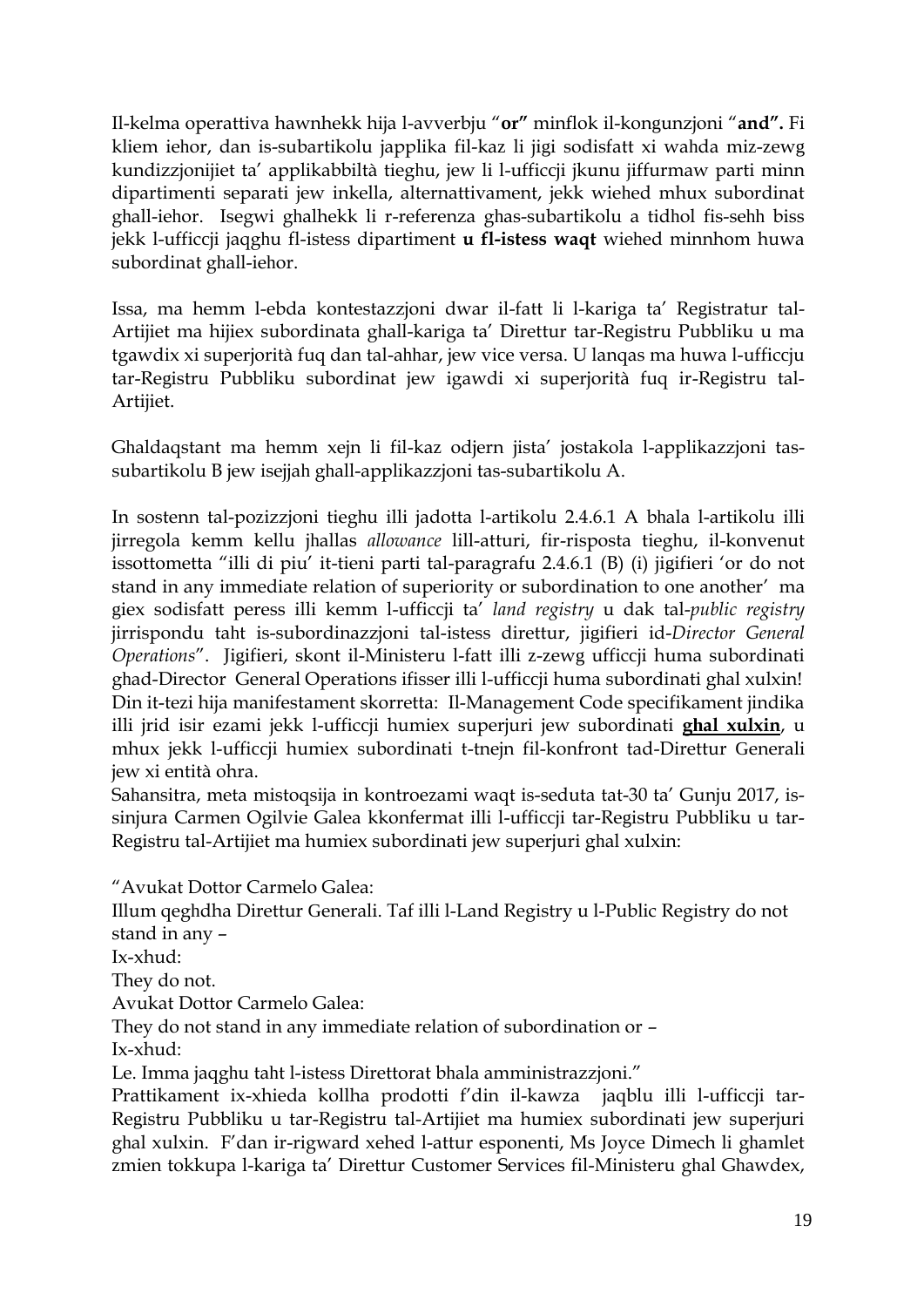is-Sur Mario Calleja li ghamel zmien jokkupa l-kariga ta' Director General Operations, is-sinjura Frances Grima, ufficjal gholi fir-Registru Pubbliku, u Andrew Vella, ufficjal gholi fir-Registru tal-Artijiet.

Mario Calleja xehed hekk fis-seduta tat-8 ta' Marzu 2017:

### *L-Avukat Dr Carmelo Galea:*

U fir-rigward tad-Direttorat tar-Registru Pubbliku u r-Registru tal-Artijiet, tista' tghidilna x'relazzjoni hemm bejniethom, jekk joghgbok, b'mod partikolari? *Ix-Xhud:* 

Le, huma zewg ufficini distinti minn xulxin, separati, pero' jaqghu taht id-Direttorat Generali *Operations*. Pero' nixtieq naghmel distinzjoni jekk tippermettuli. Jiena sirt, inhtart Direttur Generali *Operations* l-ewwel darba, fit-*two thousand and seven (2007).*  Issa qabel dik id-data, qabel il-hamsa (5) ta' Settembru elfejn u seba (2007), ir-Registru Pubbliku, ir-Registru tal-Artijiet u l-Ufficju tan-Nutar tal-Gvern kienu jaqghu direttament taht id-Dipartiment tal-*Customer Service.* Wara t-*two thousand and seven (2007),* wara l-hamsa (5) ta' Settembru tat-*two thousand and seven (2007)*  dawn gew *hived off* mid-Dipartiment tal-*Customer Services*, u waqghu direttament taht id-Direttur Generali *Operations*.

### *L-Avukat Dr Carmelo Galea:*

Pero' dejjem kienu ndipendentament minn xulxin, qed tghid inti?

#### *Ix-Xhud:*

Iva, indipendenti minn xulxin."

Is-sinjura Joyce Dimech waqt l-istess seduta xehdet:

#### *L-Avukat Dr Carmelo Galea:*

U dawn is-sezzjonijiet specjalment b'mod partikolari, il-*Land Registry* u l-*Public Registry* kellhom xi relazzjoni ta' sussidjarjeta jew inkella superjuri jew inferjuri bejniethom?

### *Ix-Xhud:*

Jekk qed nifhmek sew il-mistoqsija x'qed tistaqsini, le, kienu ndipendenti u *stand alone units, so to say.*

### *L-Avukat Dr Carmelo Galea:*

Hekk hu.

### *Ix-Xhud:*

Li kienu jirrispondu direttament, l-ufficjal inkarigat kien jirrispondi direttament lili jew l-istaff tas-segretarjat tieghi bhall-*Assistant Director* jew *Liason Officers* firrigward ta' koordinament tax-xoghol."

Fis-seduta tat-22 ta' Frar 2016, Frances Grima xehdet:

### **L-Avukat Dr Carmelo Galea:**

U r-relazzjoni taghkom mal-*Land Registry*, intkom bhala ufficju, ghandkom xi relazzjoni specjali mal-*Land Registry*?

### **Ix-Xhud:**

Le, ahna bhala *Public Registry* nahdmu bhala *Public Registry*, fix-xoghol tieghi qatt ma kelli x'naqsam mal-*Land Registry*. "

Waqt l-istess seduta Andrew Vella xehed illi:

### **L-Avukat Dr Carmelo Galea:**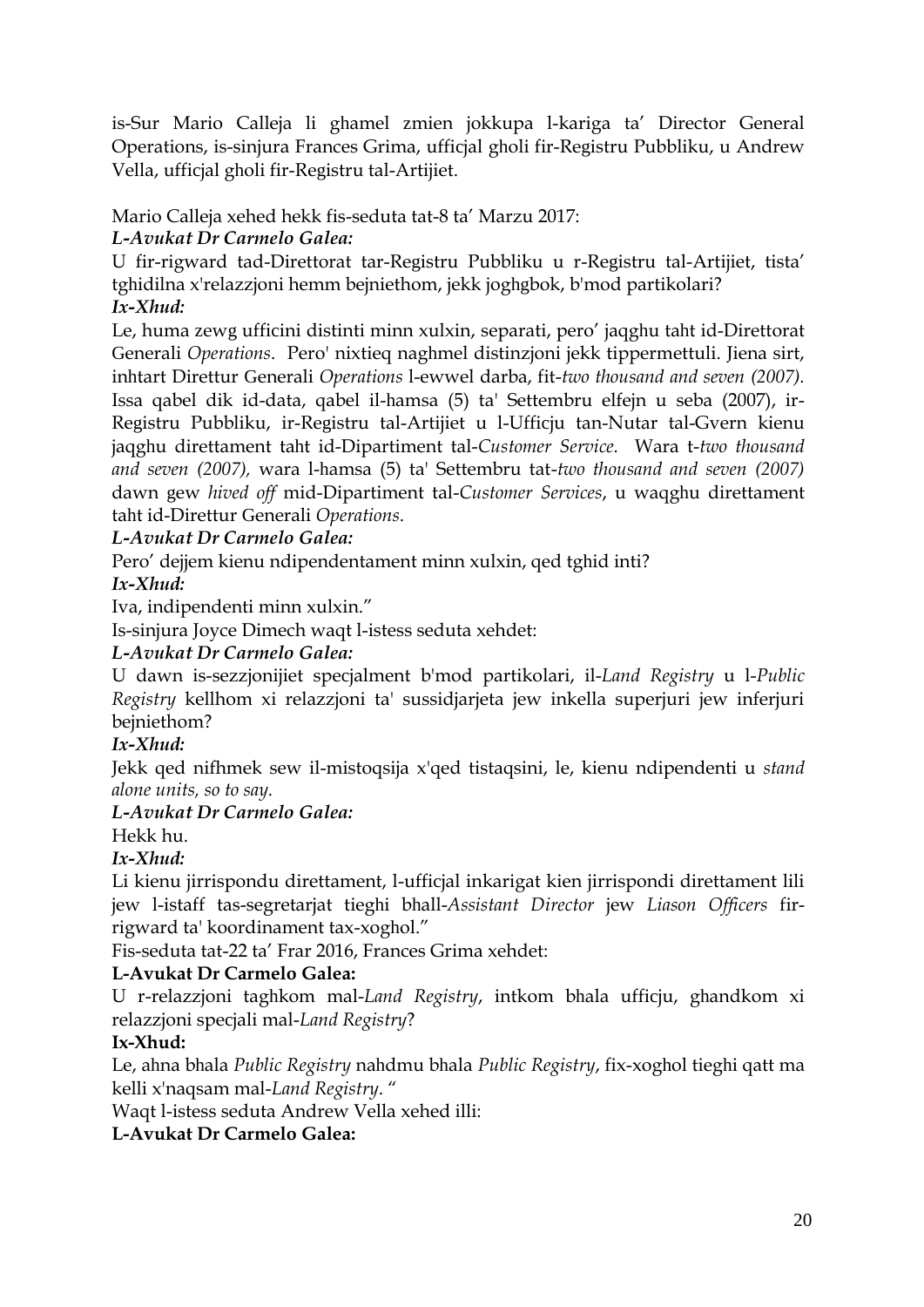U r-relazzjoni taghkom mal-*Public Registry*, tista' tispjegahielna? Jekk ghandkomx xi relazzjoni u kif tikkoperaw ma' xulxin? Jekk inthomx subordinati wiehed ghalliehor?

### **Ix-Xhud:**

Ifhem, fejn jidhol xoghol, m'hemmx relazzjoni bejn il-*Public Registry* u l-*Land Registry*.

### **L-Avukat Dr Carmelo Galea:**

M'intomx l-istess ufficcju, jigifieri?

### **Ix-Xhud:**

Le.

### **L-Avukat Dr Carmelo Galea:**

Haddiema huma *interchangeable*? Jiskambjaw bejn wiehed u l-iehor jew le? **Ix-Xhud:** 

Le, le. Il-haddiema tal-*Land Registry* jaghmlu xoghol tal-*Land Registry* u l-haddiema tal-*Public Registry* jaghmlu xoghol tal-*Public Registry*.

### **L-Avukat Dr Carmelo Galea:**

U struzzjonijiet wiehed minghand l-iehor ikun hemm?

**Ix-Xhud:** 

Le, le, le.

### **L-Avukat Dr Carmelo Galea:**

Jigifieri qiskom zewg dipartimenti separati qed nifhem tajjeb?

**Ix-Xhud:** 

Ezatt.

### **L-Avukat Dr Carmelo Galea:**

U Dr Vella, barra mix-xoghol fil-*Land Registry*, taf jekk jaghmilx xi funzjonijiet ohra? Minn dak li taf int?

**Ix-Xhud:** 

Dan l-ahhar qieghed mal-*Land Registry* biss.

### **L-Avukat Dr Carmelo Galea:**

Ehhe?

**Ix-Xhud:** 

Pero' qabel kien jaghmel in-noti tal-*Public Registry*.

### **L-Avukat Dr Carmelo Galea:**

Jigifieri kien inkarigat mill-*Public Registry* ukoll, qed tghid?

### **Ix-Xhud:**

Ezatt ezatt, bhala *administration* ma nistax nidhol fiha.

### **L-Avukat Dr Carmelo Galea:**

Ma tafx. Imma kien jaghmel xi funzjonijiet...

### **Ix-Xhud:**

1

Imma naf zgur, ghax jiena qieghed kwazi, l-ufficini taghna jinfdu ghal xulxin, li kien jaghmel in-noti tal-*Public Registry*. "

L-esponenti Dr Vella ilu minn qabel ma nfethet il-kawza jishaq fuq il-fatt illi l-ufficcji tar-Registru Pubbliku u tar-Registru tal-Artijiet ma humiex subordinati jew superjuri ghal xulxin. F'email mibghuta lil Carmen Ogilvie Galea datata erbgha (4) ta' Lulju elfejn u sittax (2016)<sup>3</sup> l-esponenti kien kiteb illi:

<sup>3</sup> Dok F mar-Rikors Guramentat (fol 17 tal-Process)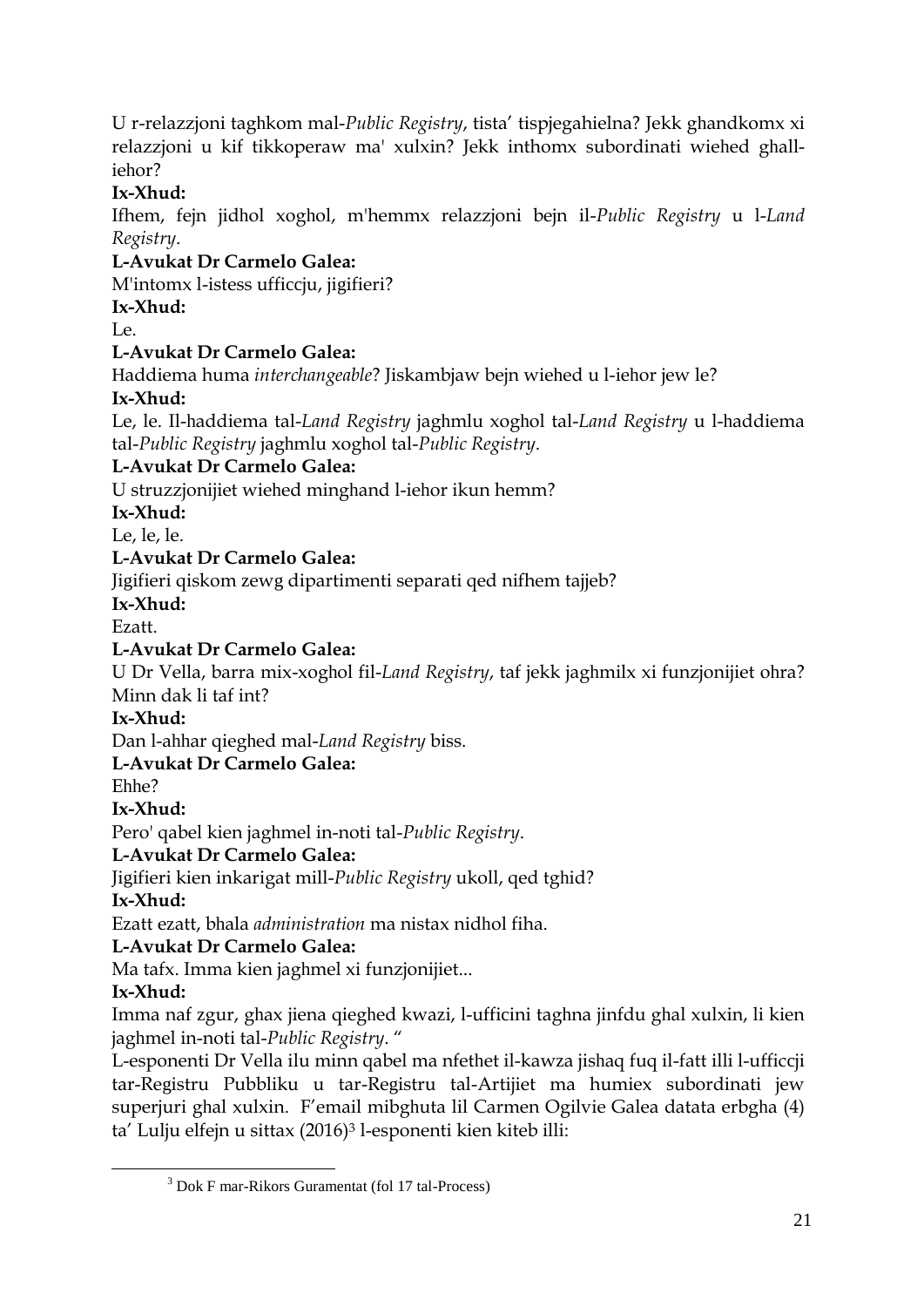"In fact I presented excerpts from the Public Registry Act (Cap 56) which specifically mentions that the Public Registry Gozo is to be managed by a Director Public Registry (Gozo) and the Land Registry Act (Cap 296) which specifically mentions that the Land Registry shall be managed by a Land Registrar aided by Assistant Land Registrar(s). Thus there is no degree of subordination between a Director Public Registry and an Assistant Land Registrar since these offices are separate and distinct and have no correlation between one another."

Fil-wiehed u ghoxrin (21) ta' Ottubru elfejn u sittax (2016), l-esponenti ghamel lahhar tentattiv biex jipprova jikkonvinci lill-konvenut illi l-interpretazzjoni tal-Ministeru ma kinitx korretta:

"Further to our discussion, section 2.4.6.1B i may be interpreted as follows:

#### Either

If the offices are distinct and separate offices (Land registry and Public Registry are different offices as confirmed by Mr Mario Calleja) (1) in different departments (they are not) **OR** (2) do not stand in any immediate relation of superiority or subordination to one another (Land Registry and Public Registry do not stand in any immediate relation of superiority or subordination to one another) they receive half the initial emoluments of the office......"

### Or

1

If the offices are (1) distinct and separate offices in different departments (they are not) **OR** (2) do not stand in any immediate relation of superiority or subordination to one another (Land Registry and Public Registry do not stand in any immediate relation of superiority or subordination to one another, they receive half the initial emoluments of the office......"

I hope that PAHRO concurs with my interpretation that under both scenarios, the fact that the offices although being distinct and separate, are not in different departments is immaterial since condition 2 i.e. that the same offices do not stand in any immediate relation of superiority to one another is amply satisfied"

Ghal din il-korrispondenza, is-sinjura Carmen Ogilvie-Galea rrispondiet fis-26 ta' Ottubru 2016<sup>4</sup> illi:

"I have discussed article 2.4.6.1 B (Version March 2011 of the PSMC) again with the relevant authorities. **Since both roles are within the same structure and since in both instances you were answerable to the same Director/DG from an administrative point of view, the workings will stand**."

Minn dan kollu, jirrizulta bl-aktar mod car illi l-uniku analizi illi (1) l-Ministeru u (2) l-persuni illi maghhom ikkonsulta l-istess Ministeru ghamlu, kienet jekk iz-zewg

<sup>4</sup> Dok F mar-Rikors Guramentat (Fol 15 tal-Process)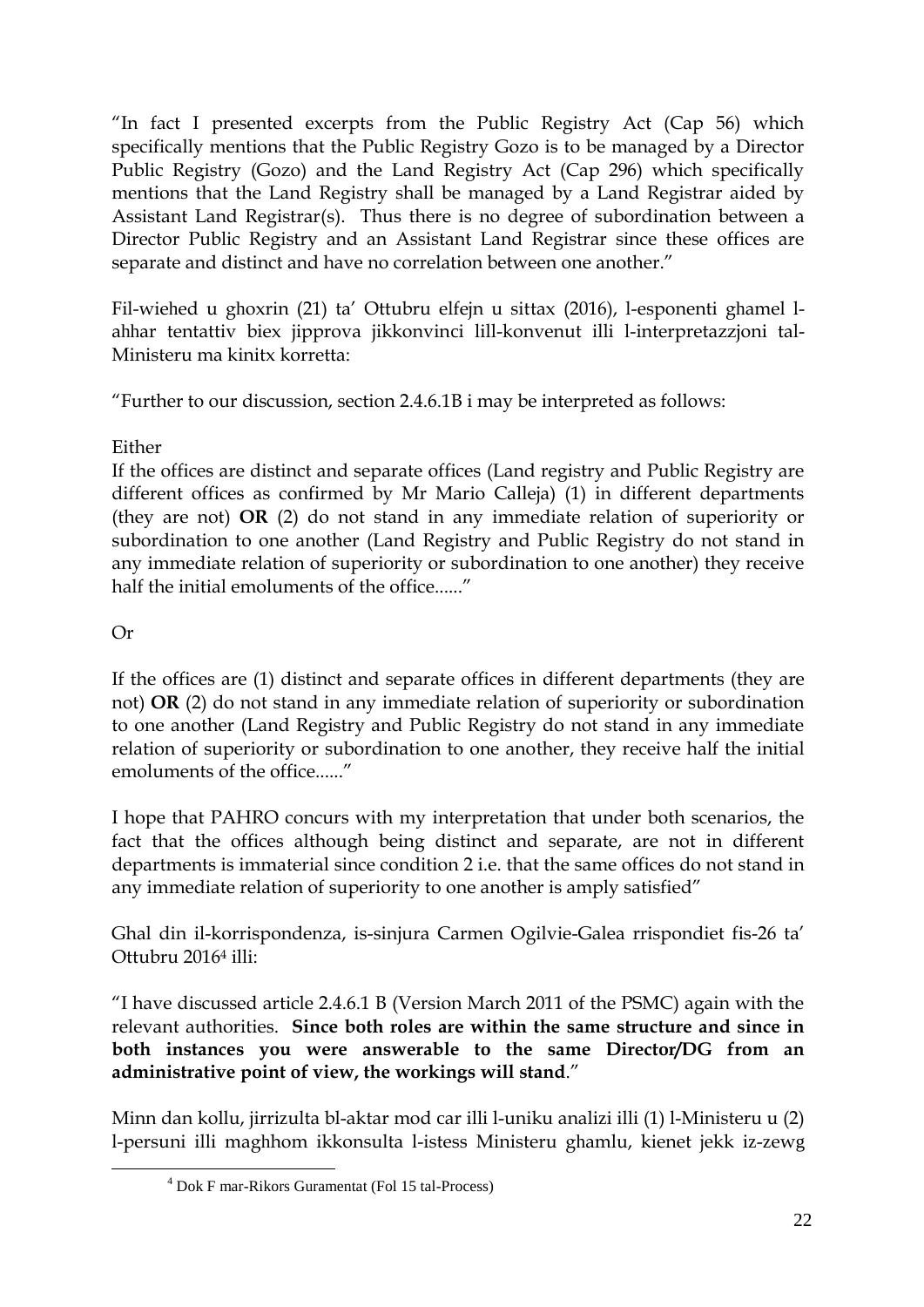ufficcji kienux jaqghu taht l-istess Dipartiment mil-lat amministrattiv. Minkejja lisforzi tal-esponenti, il-konvenut qatt ma ezamina jekk iz-zewg ufficcji kienux superjuri jew subordinati lejn xulxin.

Minkejja illi l-konvenut u l-ufficjali tieghu diversi drabi jaghmlu referenza ghallpariri legali u pariri minn awtoritajiet relevanti, huma naqsu milli jipprezentaw ilgist ta' dawn il-pariri. Tant illi s-sinjura Carmen Ogilvie-Galea kkonfermat illi l-Assistent Avukat Generali fl-ufficcju tal-Avukat Generali l-ewwel irrakkomandat illi l-allowance ghandha tinhadem skont artikolu 2.4.6.1 A minghajr ma zvelat irraguni ghalfejn l-istess Assistent Avukat Generali rrakkomandat hekk, imbaghad svelat illi sussegwentament, l-istess ufficcju tal-Avukat Generali rrakkomanda illi l-Ministeru ghandu jitlob ri-ezami tad-decizjoni tal-Grievance Board.

L-esponenti jissottomettu illi l-uniku ezami illi kellu jaghmel il-konvenut kien jekk lesponenti kienx jokkupa zewg karigi f'ufficcji li ma humiex subordinati jew superjuri ghal xulxin. Jidher illi almenu dwar il-fatti, hemm qbil illi l-kariga ta' Direttur Registru Pubbliku ma hix subordinata/superjuri ghall-kariga ta' Assistent Registratur tal-Artijiet. Ghaldaqstant, l-uniku konkluzjoni logika illi kellha tittiehed mill-konvenut kellha tkun illi l-allowance illi kellu jithallas lir-rikorrenti kellu jkun abbazi ta' artikolu 2.4.6.1 B i u mhux abbazi ta' artikolu 2.4.6.1 A.

Jissottomettu wkoll illi, wara illi kien sema' kemm lir-rikorrenti kif ukoll lill-ufficjali mill-Ministeru, il-Grievance Board kien ikkonkluda illi l-allowance ghandha tithallas abbazi ta' artikolu 2.4.6.1 B.

Sfortunatament, però gara illi wara illi l-Grievance Board iddikjara illi kienet saret ingustizzja mar-rikorrenti, u rrakkommanda kif ghandha tissewwa din l-ingustizzja, ir-rakkomandazzjoni regghet marret ghand l-istess organi illi originarjament kienu qeghdin (forsi minghajr ebda intenzjoni hazina) iwettqu dik l-ingustizzja, jigifieri l-Ministeru ghal Ghawdex u l-PAHRO. Ghalhekk l-impjegati ta' dawn l-organi governattivi baqghu jaraw il-kaz tal-esponenti mill-perspettiva dejqa u skorretta illi dejjem rawha taht amministrazzjonijiet precedenti, u pprovaw jistultifikaw din iddecizjoni u jipperpetraw l-ingustizzja illi kien sofra l-esponenti billi jattwaw iddecizjoni skont kif dehrilhom huma u mhux fil-parametri ffissati mill-Grievance Board u mill-Bord ta' Revizjoni.

Ghaldaqstant, ma kinitx kompentenza tal-Ministeru konvenut illi jaqleb ta' taht fuq dak illi kienet qeghdha tghid id-decizjoni tal-Grievance Board, kif ikkonfermata mill-Bord ta' Revizjoni, u arbitrarjament u minghajr ebda raguni logika jhallas somma bil-wisq inferjuri minn kif kien irrakkomanda l-Grievance Board. Fil-fehma tal-esponenti, dawn il-kunsiderazzjonijiet ghandhom fihom infushom ikunu sufficjenti sabiex jirrendu superfluwu u nutili kull ezami ulterjuri ta' din leccezzjoni. Madankollu, sabiex ikun ezawrjenti u fl-eventwalità biss li din l-Onorabbli Qorti ma taqbilx mal-kunsiderazzjonijiet precedenti, l-esponenti jixtieq iressaq is-sottomissjonijiet segwenti in linja sussidjarja.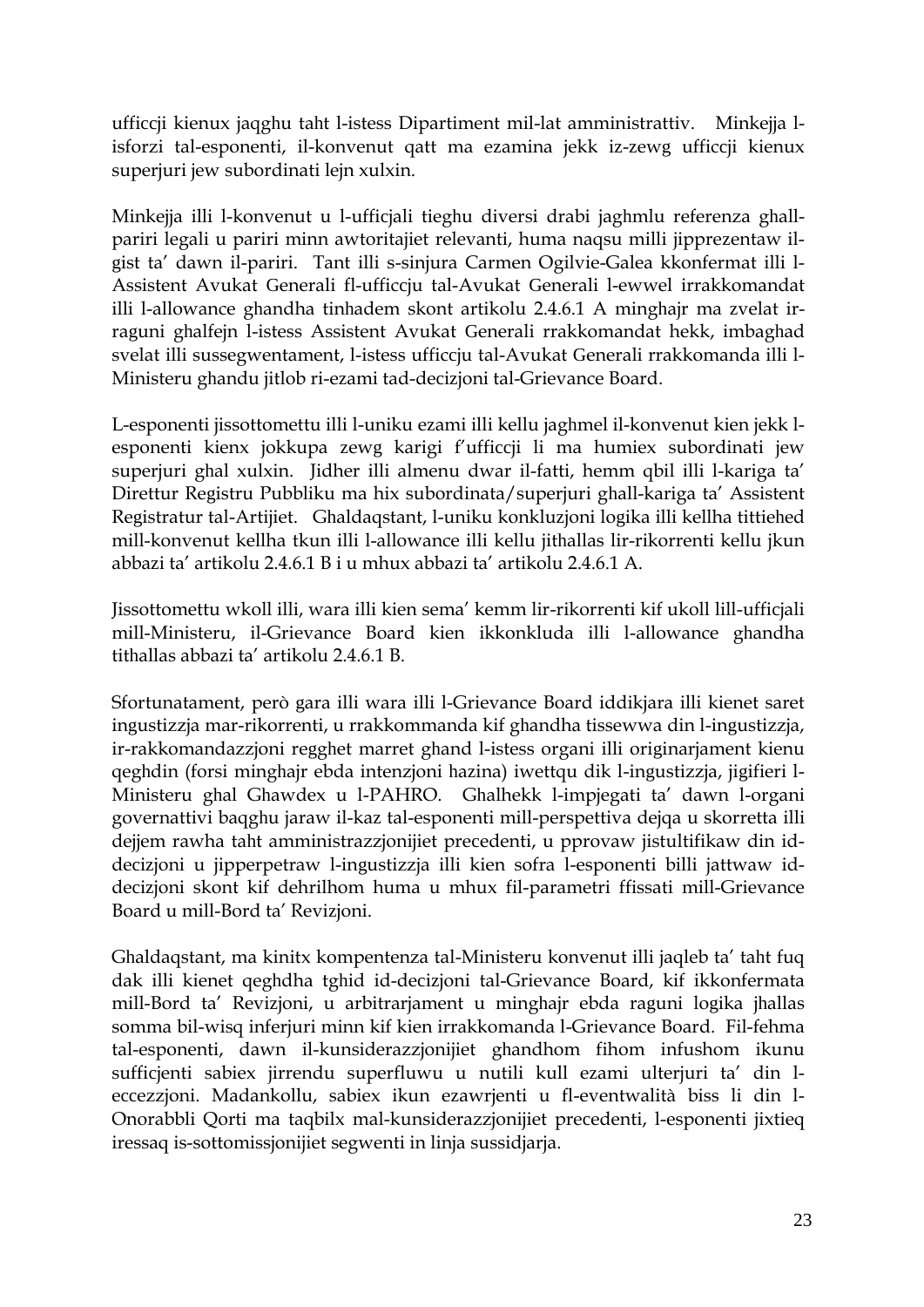Fil-verità, l-ufficcji tar-Registratur tal-Artijiet u tar-Registru Pubbliku huma ufficcji distinti u separati li legalment ma jaqghux fl-istess dipartiment. Ghalkemm it-tnejn jiffurmaw parti mill-Ministeru ghal Ghawdex u jaqghu taht l-istess Direttur fi hdan dak il-Ministeru, dan huwa dovut biss ghac-cirkustanza partikolari tal-Ministeru ghal Ghawdex, li b'kuntrast ma' Ministeri ohra jhaddan fih diversi dipartimenti nkwantu biss dawk id-dipartimenti jkunu qeghdin jaqdu l-Gzira ta' Ghawdex minflok dik ta' Malta. Hekk, f'Malta, id-dipartiment tal-agrikoltura, id-dipartiment tal-edukazzjoni, id-dipartiment tal-affarijiet interni, dak tar-registru pubbliku, dak tar-registru tal-artijiet, u d-dipartiment tal-artijiet jaqghu taht id-dekasteru ta' ministri separati; imma f'Ghawdex, dawn ilkoll, jew almenu l-maggoranza kbira taghhom jaqghu taht ir-responsabbiltà ta' Ministru wiehed u ghalhekk jaqghu taht direttur wiehed. Madankollu kif anki xehdu Joyce Dimech u Mario Calleja, dawn id-dipartimenti huma meqjusa li jiffurmaw ufficcji separati u distinti minn xulxin; u dan japplika wkoll ghall-ufficcji tar-Registratur tal-Artijiet u tar-Registru Pubbliku.'

### Illi min-naha l-ohra l-intimat dwar dan il-punt jissottometti kif isegwi:

"Illi madanakollu l-Grievances Unit fir-rakkomandazzjoni taghha ma specifikatx jekk il-komputazzjoni ta' tali allowance mertu ta' din il-kawza kellhiex issir taht ilparagrafu (i) jew (ii) ta l-istess klawzola (PSMC 2.4.6.1 (b));

Illi b'referenza ghall-interpretazzjoni ta' tali komputazzjoni tal-allowance mertu ta' din il-kawza l-esponent ikkonferma illi minkejja li l-land registry u l-public registry huma kkunsidrati separati, dawn kienu jaqghu taht l-istess dipartiment u kienu jirispondu t-tnejn li huma lid-Director General (Operations) fi hdan il-Ministeru t'Ghawdex u dan kollu mill-5 ta' Settembru 2007. lli di piu' qabel il-5 ta' Settembru 2007 iz-zewg registri kienu jaqghu t-tnejn li huma taht l-istess Direttur Customer Services fi hdan il-Ministeru ghal Ghawdex;

Illi l-fatti kif imfissrin fil-paragrafu precedenti waslu ghall-interpretazzjoni korretta illi l-allowance mertu ta' din il-kawza ma kellhiex tinghata ai termini tal-klawzola 2.4.6.1 (b) (i). Dan *stante* di fatto anki jekk minn punt legali l-ufficcji tal-Land Registry u tal-Public Registry huma kkunsidrati separati u distinti, mil-lat amministrativ dawn l-ufficcji kienu dejjem jaqghu taht Direttorat wiehed u cjoe taht id-Direttorat Customer Services u d-Direttorat Generali (Operations) rispettivament. Din l-interpretazzjoni ttiehdet abbazi tar-rekwiziti tal-klawzola 2.4.6.1 (b) (i) li ma japplikax fil-kaz prezenti jigifieri:

*When Public officers are appointed to act as heads of department in an office which is vacant for any reason other than the absence on full pay leave of the holder and they are required to discharge the duties of their substantive office in addition:*

*i. If the offices are distinct and separate offices in different departments, or do not stand in any immediate relation of superiority or subordination to one another, they receive half the initial emoluments of the office in which they are acting, and the whole of their emoluments in their substantive office;*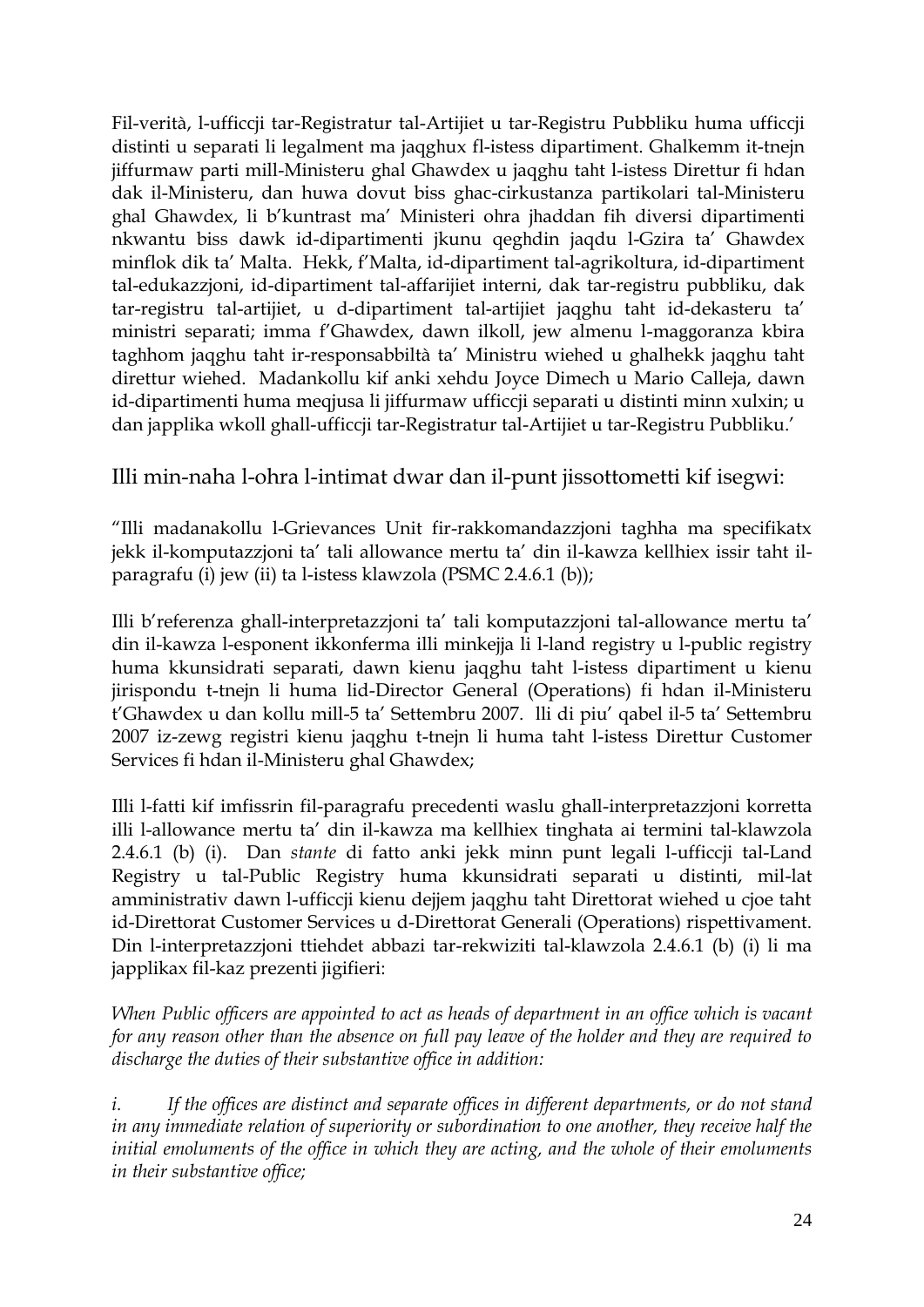*ii. Otherwise they are renumerated as though their case falls under paragraph 2.4.6.1 A above.* 

Illi ghaldaqstant l-ufficcji tal-Land Registry u l-Public Registry ma setghux jitqiesu li jaqghu taht "*different departments*". Illi *di piu'* it-tieni parti tal-paragrafu 2.4.6.1 (B) i) jigifieri "*or do not stand in any immediate relation of superiority or subordination to one another"* ma giex sodisfatt peress illi kemm l-ufficju ta' land registry u dak tal-public registry jirrispondu taht is-subordinazzjoni tal-istess direttur, jigifieri id-Director General Operations. Ghalhekk l-esponent ipproceda biex jikkalkola l-allowance taht il-paragrafu (ii) tal-istess klawzola li taghmel referenza ghall-artikolu 2.4.6.1 A li tghid illi:

*"Officers acting as Heads of Department are allowed acting pay as follows:*

- *i. if their substantive emoluments are not less than the minimum emoluments of the office in which they are acting, they are to receive the former;*
- *ii. otherwise they receive half the initial salary of the office in which they are acting and half the initial salary of their substantive office, and all the increments which they have earned in their substantive office and any personal allowances to which they may be entitled, provided that they do not receive in all more than the minimum emoluments of the office in which they are acting.*

*This allowance is paid independently of whether the salary attached to the post is available or not, i.e. also during the absence on full-pay leave of the substantive holder of the post. During such periods officers do not receive salary in respect of the substantive post. If the uninterrupted period exceeds 1 year and the salary scale of the post in which officers are acting is incremental, officers will be entitled to the normal increments."*

Illi s-subparagrafu A huwa applikabbli fil-kaz tar-rikorrenti ghaliex il-kariga ta' agent direttur certament hija kariga ta' officer acting as a head of department.

Illi ghaldaqstant il-komputazzjoni koretta ai termini tal-klawzola 2.4.6.1 (b) (ii) ghallallowance bejn Frar tas-sena 2004 sa Novembru tas-sena 2011 kellha ssir abbazi talartikolu 2.4.6.1 A tal-PSMC li ammontat ghas-somma ta' hamsa u ghoxrin elf, mitejn u wiehed u disghin euro u sebghin centezmu (€25,291.70). Tali somma giet imhalsa lir-rikorrent Dr Vella permezz ta' input fid-Dakar Department ref no 11/045 filpagament tas-salarju ta' Novembru 2016. . . . . .

#### **II. L-interpretazzjoni tal-allowance ikkonstestat sewwa taht l-artikolu 2.4.6.1 B (i) u dak taht l-artikolu 2.4.6.1 B (ii) li jaghmel referenza ghal artikolu 2.4.6.1 A tal-PSMC**

Illi din l-eccezzjoni tirrigwarda jekk id-dritt ta' hlas ta' kumpens ghall-qadi ta' funzjonijiet relatati mar-registru pubbliku da parti tar-rikorrenti kellux jigi regolat bl-artikolu 2.4.6.1 B (i) jew bl-artikolu 2.4.6.1 B (ii) li jaghmel referenza ghall-artikolu 2.4.6.1 A tal-PSMC.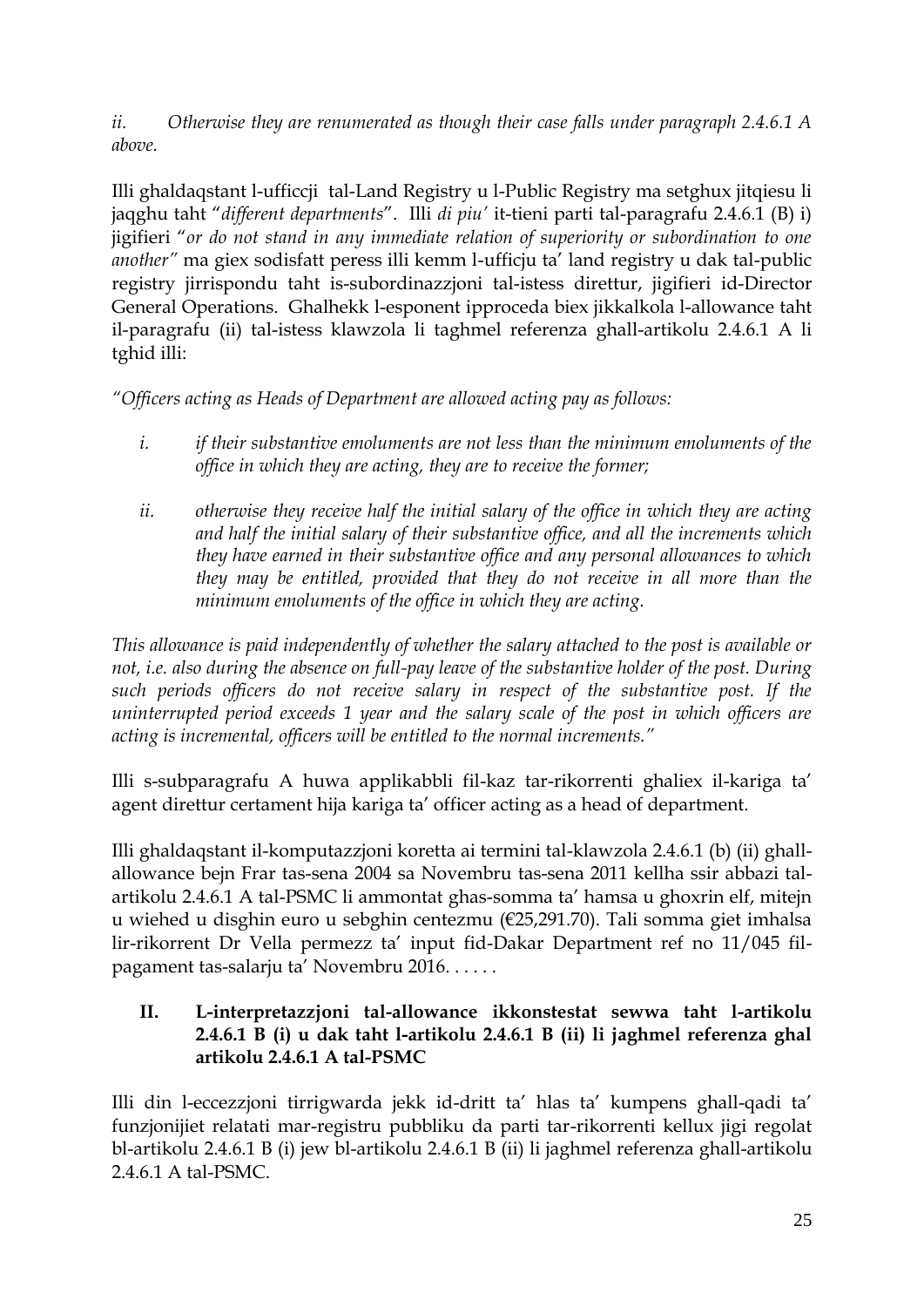Illi jibda biex jinghad illi l-Grievances Unit fir-rakkomandazzjoni taghha ma specifikatx jekk il-komputazzjoni ta' tali allowance mertu ta' din il-kawza kellhiex issir taht il-paragrafu (i) jew (ii) ta' l-istess klawzola (PSMC 2.4.6.1 (b)). Illi kif gja sottomess, is-sottomissjoni tar-rikorrenti illi di fatto l-grievances unit specifikat li lallowance kellha tinghata taht l-artikolu PSMC 2.4.6.1 B (i) ma gietx ssustanzjata b'ebda prova.

Fuq dan il-punt l-esponenti jaghmel referenza ghall-affidavit ta' Carmen Ogilvie Galea bhala Director General Operations:

*"Nghid illi madanakollu l-Grievances Unit fir-rakkomandazzjoni taghha ma specifikatx jekk il-komputazzjoni ta' tali allowance mertu ta' din il-kawza kellhiex issir taht il-paragrafu (i) jew (ii) ta' l-istess klawzola (PSMC 2.4.6.1 (b));"*

U in kontro-ezami fis-seduta tat-30 ta' Gunju 2017:

*"Ix-xhud:*

*Imma ftakar, il-B fil-klawsola (i) u (ii). Huma ma specifikawx lanqas."*

Illi b'referenza ghall-interpretazzjoni ta' tali komputazzjoni tal-allowance mertu ta' din il-kawza u b'referenza ghall-artikolu PSMC 2.4.6.1 B (i) l-esponent ikkonferma illi minkejja li l-land registry u l-public registry huma kkunsidrati separati, dawn kienu jaqghu taht l-istess dipartiment u kienu jirrispondu t-tnejn li huma lid-Director General (Operations) fi hdan il-Ministeru t'Ghawdex u dan kollu mill-5 ta' Settembru 2007. Illi di piu' qabel il-5 ta' Settembru 2007 iz-zewg registri kienu jaqghu t-tnejn li huma taht id-Direttur Customer Services fi hdan il-Ministeru ghal Ghawdex.

Illi l-fatti kif imfissrin fil-paragrafu precedenti wasslu ghall-interpretazzjoni korretta illi l-allowance mertu ta' din il-kawza ma kellhiex tinghata ai termini tal-klawzola 2.4.6.1 (b) (i). Dan *stante* di fatto anki jekk minn punt legali l-ufficcji tal-Land Registry u tal-Public Registry huma kkunsidrati separati u distinti, mil-lat amministrativ dawn l-ufficcji ghandhom jitqiesu li mill-5 ta' Settembru 2007 jaqghu taht l-istess dipartiment, jigifieri taht id-Directorate General (Operations) u precedentement taht id-Direttur tal-Customer Services. Illi ghaldaqstant l-ufficcji tal-Land Registry u l-Public Registry ma setghux jitqiesu li jaqghu taht "*different departments"*. Illi di piu' it-tieni parti tal-paragrafu 2.4.6.1 (B) i) jigifieri *"or do not stand in any immediate relation of superiority or subordination to one another"* ma giex sodisfatt peress illi kemm l-ufficcju ta' land registry u dak tal-public registry jirrispondu taht is-subordinazzjoni tal-istess direttur, jigifieri d-Director General Operations.

Illi dan gie rrilevat kemm fl-Affidavit ta' Carmen Ogilvie Galea bhala Director General Operations:

*"Nghid illi wara kkonsultajt mal-konsulenti legali tal-gvern, inghatajt parir illi ghallinterpretazzjoni ta' tali komputazzjoni tal-allowance mertu ta' din il-kawza illi minkejja li l-*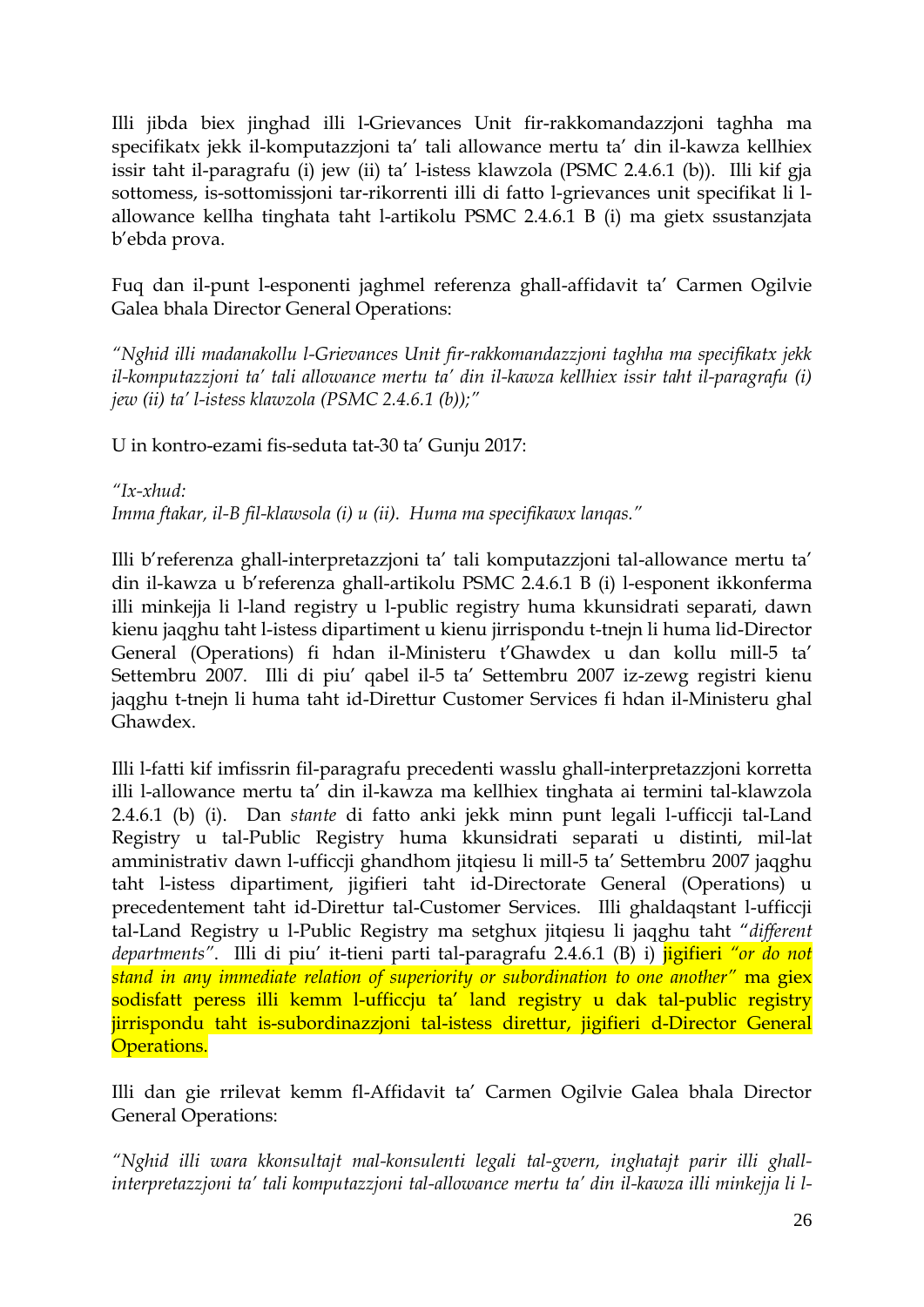*land registry u l-public registry huma kkunsidrati separati, dawn kienu jaqghu taht l-istess dipartiment u kienu jirrispondu t-tnejn li huma lid-Director General (Operations) fi hdan il-Ministeru ghal Ghawdex u dan kollu mill-hamsa (5) ta' Settembru elfejn u sebgha (2007). Nghid ukoll illi dan ikkonfermah id-direttur Generali Operations Mario Calleja f'Ottubru elfejn u sittax (2016). Illi aktar minn hekk nghid li qabel il-5 ta' Settembru 2007 iz-zewg registri kienu jaqghu t-tnejn li huma taht id-Direttur Customer Services fi hdan il-Ministeru ghal Ghawdex."* 

Kif ukoll in kontro-ezami fis-seduta tat-30 ta' Gunju 2017:

*"Avukat Dottor Carmelo Galea: They do not stand in any immediate relation of subordination or – Ix-xhud: Le. Imma jaqghu taht l-istess Direttorat bhala amministrazzjoni."*

Illi l-istess tezi giet ikkonfermata mis-sur Mario Calleja bhala Ex Direttur ghas-Servizzi Korporattivi fi hdan il-Ministeru ghal Ghawdex mis-sena 1994 sa sena 2007 u Ex Direttur General Operations fl-istess Ministeru mis-sena 2007 sa sena 2016 fl-Affidavit tieghu fejn stqarr illi:

*"Inzid illi meta jiena hadt il-kariga ta' Direttur Generali Operations, jiena assumejt irresponsabbilita' ta' kemm il-Public Registry u l-Land Registry, li ghalkemm huma registri separati u distinti, it-tnejn li huma jaqghu taht l-istess Direttorat u cjoe Director General (operations). Qabel il-hamsa (5) ta' Settembru 2007, dawn ir-Registri kien jaqghu direttament taht id-dipartiment tal-Customer Services."*

Illi x-xhieda kollha prodotti mill-esponent (li huma haddiema tal-Gvern u li jispecifikaw fil-qasam ta' human resources u allowances in generali) jirrilevaw bla ebda dubju illi z-zewg registri jaqghu t-tnejn taht id-Director General operations fi hdan il-Ministeru ghal Ghawdex.

Illi dak li jrid jigi kkunsidrat f'dan l-istadju mhuwiex il-fatt jekk hemm xi ranking ta superjorita' jew subordinazzjoni bejn registri, ufficcji jew units imma taht liema direttorat jaqghu z-zewg posts (acting director public registry u assistant land registrar). Illi dan ir-ragunament ghandu jigi addottat ghaliex fil-kaz odjern il-posts surreferiti jaqghu taht id-direttur general operations u dan ghaliex ir-ranking talistess posts ma jistax jigi kkwantifikat gialadarba l-Ministeru t'Ghawdex ihaddan fih diversi dipartimenti li jaqdu l-Gzira t'Ghawdex.

Dan ifisser illi l-interpretazzjoni tal-komputazzjoni tal-allowance mehuda millamministrazzjoni pubblika abbazi tal-artikolu 2.4.6.1 B (ii) li twassal ghall-artikolu 2.4.6.1 A PSMC kienet wahda korretta.

Illi fir-rigward tal-ilmenti mnizzla fin-nota ta' sottomissjonijiet ghar-raguni Carmen Ogilvie Galea ma pprezentatx il-pariri moghtija mill-konsulenti legali tal-Gvern, lesponent jibqa' skantat kif kemm ir-rikorrenti li huwa avukat *in propio* kif ukoll rapprezentant legali tieghu jippretendu illi pariri legali privati u kunfidenzjali jigu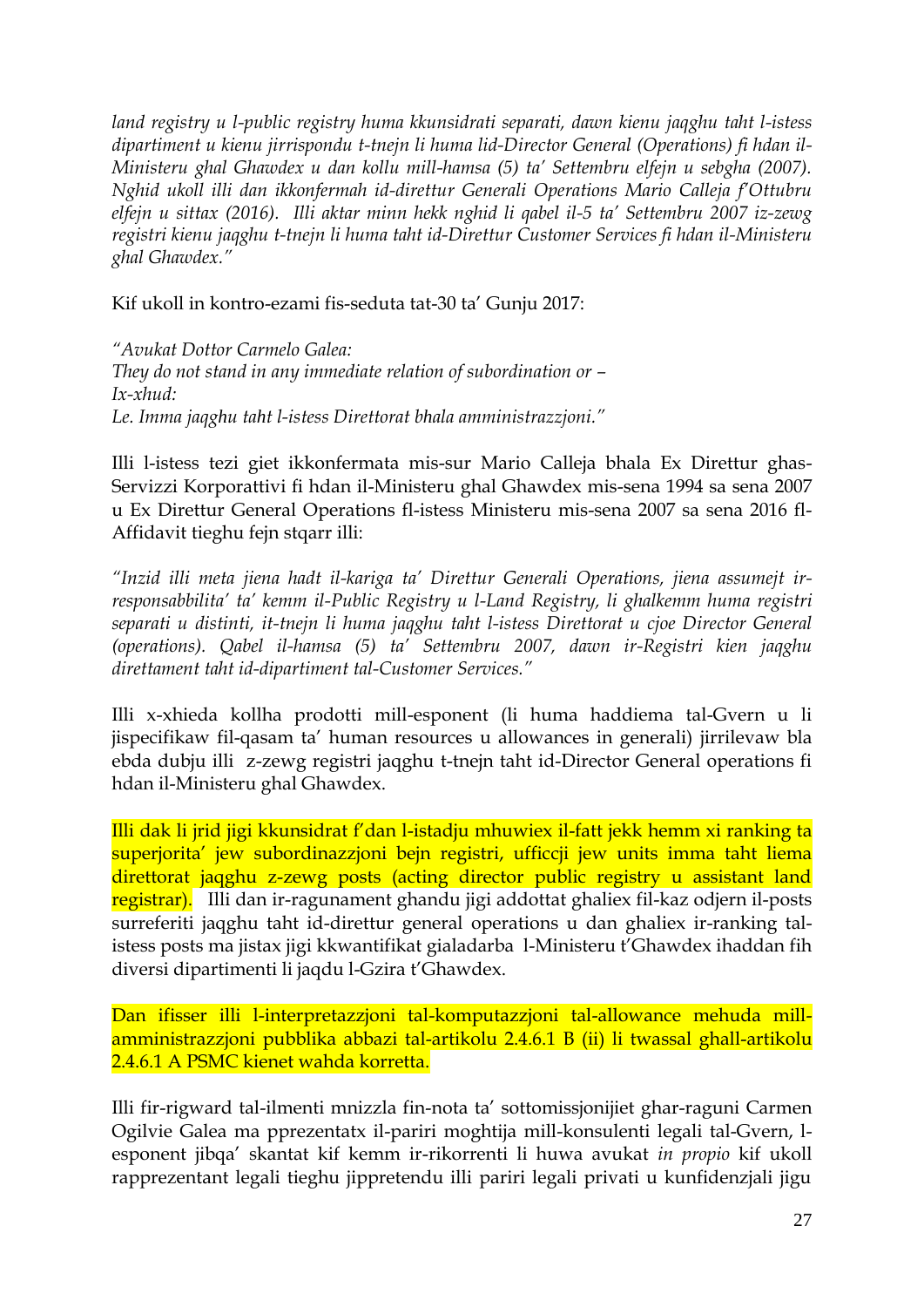pprezentati fil-mori ta' dawn il-proceduri. Sahanistra waqt is-seduta tat-30 Gunju 2017 dina l-Onorabbli Qorti wissiet r-rikorrenti illi tali pariri legali qatt ma jistghu jigu pprezentati *stante* li jippregudika s-sigriet kunfidenzjali tal-avukat. Illi *di* piu' jinghad ukoll li kwalunkwe parir legali li jinghata bejn klijent u avukat jinghata dejjem **minghajr pregudizzju** u hija l-ghazla tal-klijent illi jsegwi jew ma jsegwix ilparir moghti lilu.

Illi ghar-ragunijiet imfissra l-interpretazzjoni tal-esponent ghall-acting allowance ippunta ghal dak li jinghad fl-artikolu 2.4.6.1 B (ii) u b'konsegwenza l-artikolu 2.4.6.1A PSMC.

Illi r-rikorrent jsemmi fin-nota tieghu illi l-interpretazzjoni li addotta l-esponent kienet rizultat ta' stultifikazzjoni ta' decizjoni li ttiehdet minn amministrazzjonijiet precedenti u li l-esponent dejjem baqa' jara b'mod dejjaq l-ilment ta' Dr Marlin Vella. Madankollu kif xehdet tajjeb Carmen Ogilvie Galea in kontro-ezami tat-30 ta' Gunju 2017, il-grievances unit, ir-review board, hija stess bhala director general operations u l-kumplament tal-amministrazzjoni li kellha x'taqsam ma' din l-interpretazzjoni hadu in konsiderazzjoni kull aspett tal-ilment ta' Dr Vella kif ukoll il-pariri legali talkonsulenti legali tal-Gvern. Ghaldaqstant din s-sottomissjoni tar-rikorrent ma ssib ebda bazi u hija nfondata.

Aktar minn hekk ir-rikorrenti jibqa' jsemmi u jtenni illi l-esponent kellu jatwa ddecizjoni skont x'qal il-grievances unit u l-bord ta' revizjoni u mhux kif jidhirlu. Lesponent jerga' jirrimarka, u dan skont is-sottomissjonijiet precedenti, illi d-decizjoni ahharija dejjem kienet tispetta lill-Ministeru kkoncernat u certament hija kompetenza tal-Ministeru esponenti.

Ghalhekk l-esponent ipproceda biex jikkalkola l-allowance taht il-paragrafu (ii) talistess klawzola li taghmel referenza ghall-artikolu 2.4.6.1 A; *Officers acting as Heads of Department are allowed acting pay as follows*:

- *i. if their substantive emoluments are not less than the minimum emoluments of the office in which they are acting, they are to receive the former;*
- *ii. otherwise they receive half the initial salary of the office in which they are acting and half the initial salary of their substantive office, and all the increments which they have earned in their substantive office and any personal allowances to which they may be entitled, provided that they do not receive in all more than the minimum emoluments of the office in which they are acting.*

*This allowance is paid independently of whether the salary attached to the post is available or not, i.e. also during the absence on full-pay leave of the substantive holder of the post. During such periods officers do not receive salary in respect of the substantive post. If the uninterrupted period exceeds 1 year and the salary scale of the post in which officers are acting is incremental, officers will be entitled to the normal increments.*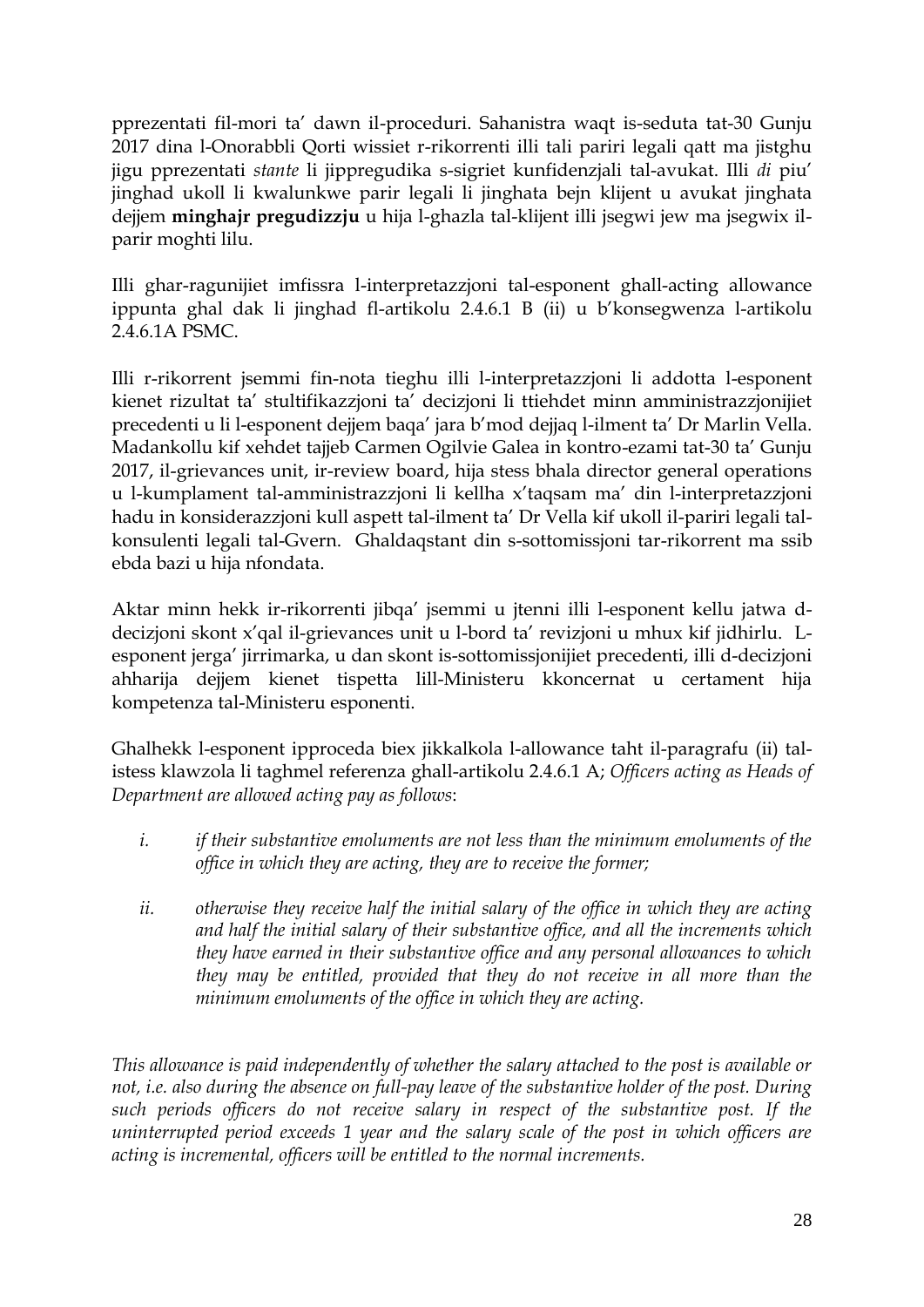Illi s-subparagrafu A huwa applikabbli fil-kaz tar-rikorrenti ghaliex il-kariga ta' agent direttur certament hija kariga ta' officer acting as a head of department.

Illi ghaldaqstant il-komputazzjoni koretta ai termini tal-klawzola 2.4.6.1 (b) (ii) ghall-allowance bejn Frar tas-sena 2004 sa Novembru tas-sena 2011 kellha ssir abbazi tal-artikolu 2.4.6.1 A tal-PSMC li ammontat ghas-somma ta' hamsa u ghoxrin elf, mitejn u wiehed u disghin ewro u sebghin centezmu (€25,291.70).

Illi fir-rigward tas-sottomissjoni tar-rikorrenti finali illi l-ufficcji tar-Registratur tal-Artijiet u tar-Registru Pubbliku huma ufficcji distinti u separati li legalment ma jaqghux taht l-istess dipartiment, din is-sottomissjoni hija zbaljata ghas-semplici fatt illi x-xhieda prodotti kemm mir-rikorrenti kif ukoll mill-esponent stqarru illi iva zzewg registri huma subordinati lid-Direttur General Operations. Il-fatt illi Ghawdex ghandha sistema' differenti minn dik ta' Malta ma tfissirx illi s-sistema' t'Ghawdex ghandha bilfors tirrifletti dik ta' Malta!

Ir-rikorrent stintament jibqa' jsostni li peress li dawn il-kwistjonijiet tqajmu quddiem il-Grievances Unit il-Ministeru kkoncernat ma kellux ghalfejn jaghmel valutazzjoni tal-ilment ta' Dr Marlin Vella fl-interezza tieghu. A skans ta repetizzjoni l-esponent ha jerga jirrileva biss illi l-proceduri quddiem il-Grievances Unit u l-bord ta' revizjoni ma jissostitwux kwalunkwe valutazzjoni l-Ministeru kkoncernat huwa tenut li jaghmel.

Fir-rigward tas-sottomissjoni tar-rikorrenti illi huwa kontrasens illi l-Grievances Unit u Bord ta' Revizjoni li irriferew ghall-artikolu 2.4.6.1 B PSMC, l-amministrazzjoni jahdem l-allowance taht l-artikolu 2.4.6.1 A PSMC. L-esponent jirrileva illi kif gja gie spjegat l-artikolu 2.4.6.1 B PSMC ghandu zewg paragrafi fih innifsu u cioe' (i) u (ii), fejn dan tal-ahhar jirreferik ghal 2.4.6.1 A PSMC. Di fatti l-Grievances Unit ma specifikax jekk l-allowance kellux jinhadem taht l-(i) u (ii). Issa anki jekk ghallgrazzja tal-argument *dato ma non concesso* l-Ministeru kien marbut b'din irrakkomandazzjoni, xorta wahda kien hemm spazju ghall-interpretazzjoni estensiva u diversa vis-à-vis il-komputazzjoni tal-allowance minn dik li qieghed jitlob irrikorrent.

Illi finalment fir-rigward is-sottomissjoni tar-rikorrenti illi l-esponent ma kkontestax l-ahhar posizzjoni mehuda mill-Bord ta' Revizjoni tfisser illi din taghmel stati filkonfront tal-esponent u huwa obbligat li josservaha u jimplimentaha hija zbaljata ghaliex l-esponent ma kellu l-ebda bzonn illi jikkontesta rakkomandazzjoni minn bord mahtur minnu stess.

Illi ghalhekk id-decizjoni mehuda mill-esponent kienet wahda koretta, mehuda abbazi tal-ligi u msejsa fuq kunsiderazzjonijiet strettament legali."

Illi minn dak suespost huwa car li d-divergenza principali bejn iz-zewg partijiet hija dwar l-interpretazzjoni tal-kliem uzat fil-klawzola tal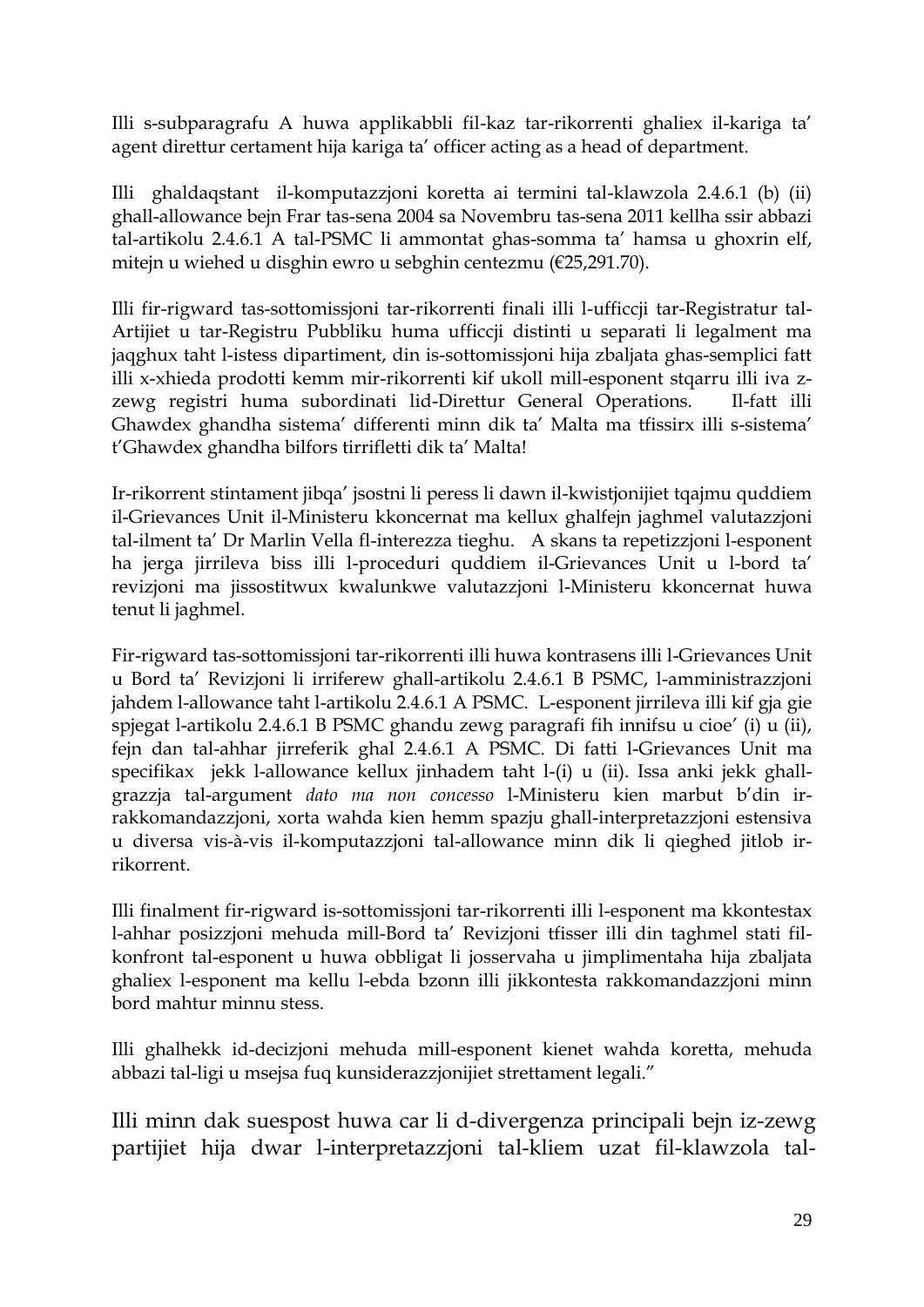P.S.M.C. 2.4.6.1. B (i) li ghalkemm gia esposta aktar 'il fuq din il-Qorti ser terga' tirriporta hawn. Fl-ewwel lok dan l-artikolu jibda biex jaqra illi:

'When public officers are appointed as Heads of Departiment in an office which is vacant for any reason other than the absence on full pay leave of the holder and they are required to discharge the duties of their substantive office in addition:'

u s-subartikolu (i) jaqra kif isegwi:

'If the offices are distinct and separate offices in different departments, or do not stand in any immediate relation of superiority or subordination to one another, they receive half the initial emoluments of the office in which they are acting, and the whole of the emoluments in their substantive office.'

Illi ghalkemm jidher li l-intimat mhux neccessarjament jiddistingwi bejn iz-zewg kriterji distinti u separati li evidentement hemm imnizzla f'dan is-sub-artikolu din il-Qorti tqis li l-applikazzjoni u nterpetazzjoni gusta ta' dan is-sub-artikolu hija li dan is-sub-artikolu jikkontempla zewg sitwazzjonijiet fejn il-hlas ai termini tieghu ghandu japplika u cioe':

(1) If the offices are distinct and separate offices in different departments,

jew (or)

(2) do not stand in any immediate relation of superiority or subordination to one another.

Huwa ghalhekk car li dan sub-artikolu japplika f'kaz li jew l-ewwel sitwazzzjoni hija sodisfatta (1) jew f'kaz li t-tieni kriterju (2) huwa sodisfatt u mhux jekk jissusistux it-tnejn f'daqqa. Facilment jista' jkun hemm sitwazzjoni fejn l-ewwel sitwazzjoni numru 1 aktar 'il fuq tkun sodisfatta u t-tieni wiehed le jew vice versa izda xorta wahda japplika (stante l-uzu tal-kelma 'or') il-hlas kontemplat f'dan is-sub-artikolu.

Dwar jekk l-ewwel sitwazzjoni tapplikax ghall-kaz tar-rikorrenti jidher li hemm qbil kemm bejn il-partijiet kif ukoll din il-Qorti tikkonkorri li din ma tapplikax ghall-kaz tar-rikorrent stante li rrizulta car li l-karigi li kien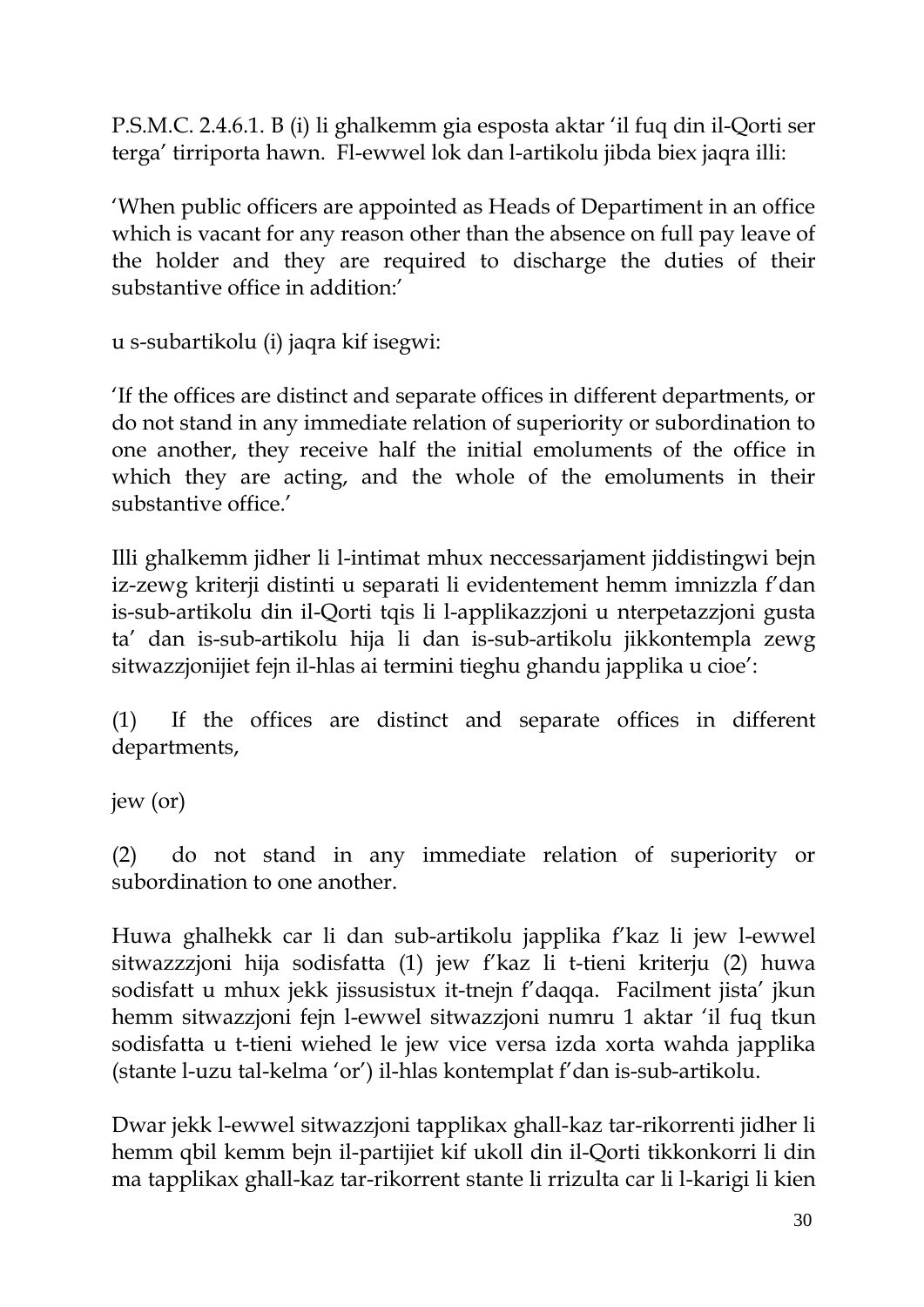igorr ir-rikorrent (anki rizultat tas-sitwazzjoni specjali tal-Ministeru ta' Ghawdex) kienu jaqghu taht l-istess dipartiment u l-istess Direttur w'ghalhekk ma japplikax ghall-kaz de quo.

Illi izda dwar it-tieni sitwazzjoni din il-Qorti ma taqbel xejn ma' linterpretazzjoni moghtija lilu mill-Ministeru ntimat. Fil-fatt ghal bosta drabi kemm fl-eccezzjonijiet tieghu kif ukoll fis-sottomissjonijiet tieghu, il-Ministeru ntimat insista li dan ma japplikax ghaliex iz-zewg karigi li kien jokkupa r-rikorrent kienu jaqghu taht l-istess Direttur (*Director General Operations)* u taht l-istess Dipartiment, ghalkemm jikkwota lillimpjegati tieghu stess fosthom ix-xhud Carmen Ogilvie Galea li taqbel li z-zewg pozizzjonijiet 'do not stand in any immediate relation of superiority or subordination' meta mistoqsija in kontro-ezami mill-abbli legali tar-rikorrenti. Din il-Qorti tistaqsi fejn minn kliem din it-tieni sitwazzjoni kontemplata b'mod separat fis-sub-artikolu (i) terga' tidhol il-kwistjoni ta' taht liema Dipartiment jew Direttur jaqghu l-karigi in kwistjoni? Huwa ovvju lil din il-Qorti wara li rat l-atti kollha tal-kawza li l-izball li ghamel il-Ministeru ntimat fil-mori ta' din il-kwistjoni kollha hu li hawwad l-ewwel sitwazzjoni kontemplata mis-subartikolu 2.4.6.1. B (i) mat-tieni sitwazzjoni li hija kompletament distinta u b'hekk naqas milli jiddistingwi bejniethom u jiehu decizjoni separata fuq kull sitwazzjoni kif evidentement jirrikjedi l-istess sub-artikolu bl-uzu talkelma 'or'. Mix-xhieda u kontro-ezami ta' Carmen Ogilvie Galea kif ukoll mid-dokumentazzjoni esebita minnha stess johrog car li l-pariri li hija talbet u d-dubji li hija kellha qatt ma kienu qed jikkontemplaw lapplikazzjoni tat-tieni sitwazzjoni kontemplata fis-subartikolu 2.4.6.1. B (i) waheda anzi l-insistenza jidher li dejjem kienet fuq il-kwistjoni jekk izzewg karigi kienux jaqghu taht l-istess Dipartiment u xejn oltre minn hekk (ara f'dan ir-rigward b'mod partikolari l-email a fol. 153 u 154 talprocess fejn l-insistenza hija dejjem dwar id-dipartiment: 'My concern is that although they fall under DG (Operations) from an adminsitrative point of view considering the nature of Dr. Vella's roles are the two offices to be considered as falling under different departments?').

Illi t-tieni sitwazzjoni kontemplata fis-subartikolu 2.4.6.1. B (i) timponi biss li z-zewg karigi 'do not stand in any immediate relation of superiority or subordination' kif evidentement huwa l-kaz odjern stante li z-zewg karigi li kien jokkupa r-rikorrenti jemanu sahansitra minn zewg ligijiet kompletament separati minn xulxin **U XEJN AKTAR**. Irrapprezentanti u mpjegati tal-istess Ministeru li xehdu f'dawn il-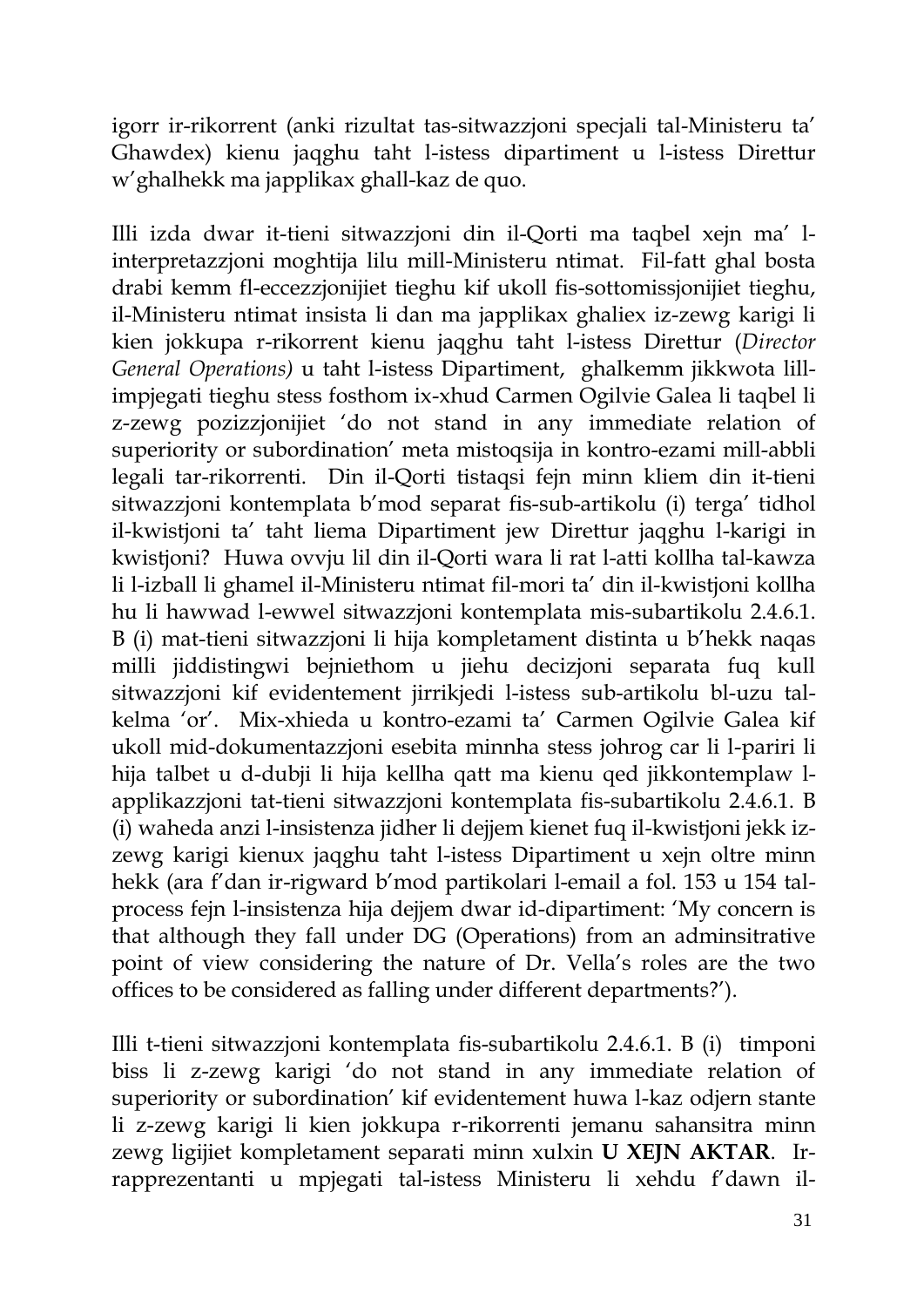proceduri kollha kkonfermaw li z-zewg karigi ma kellhom xejn x'jaqsmu wahda mal-ohra u li kienu kompletament separati u distinti minn xulxin. A skans ta' repetizzjoni l-Qorti taghmel referenza ghax-xhieda kif kwotati mir-rikorrent fis-sottomissjonijiet tieghu. Il-kwistjoni dwar taht liema dipartiment jew direttorat jaqghu b'mod amministrattiv dawn izzewg karigi fi hdan il-Ministeru ta' Ghawdex ma tidhol xejn flapplikazzjoni ta' din it-tieni sitwazzjoni kontemplati f'dan is-subartikolu. In vista ta' dan il-Qorti tqis li l-interpretazzjoni moghtija lissubartikolu 2.4.6.1. B (i) kif moghtija mir-rikorrenti hija dik korretta w'ghalhekk taghmel taghha s-sottomissjonijiet tar-rikorrent f'dan irrigward riportati aktar 'il fuq. Il-Qorti izda taghmilha cara li mhijiex qed tikkonkorri biss ma' dik il-parti tas-sottomissjonijiet tar-rikorrenti firrigward tal-pariri legali li ha l-Ministeru stante li tibqa' tal-fehma li l-Ministeru ntimat ma kellu l-ebda obbligu li jesponi dawn il-pariri fl-atti tal-kawza.

### **Is-somma pretiza:**

Illi r-rikorrent isostni fir-rikors guramentat tieghu illi b'applikazzjoni talartikolu 2.4.6.1. B sub-artikolu (i) ghall-kaz tieghu jirrizulta li l-Ministeru intimat ghad fadallu jhallas lir-rikorrenti is-somma ta' erbgha u sebghin elf, sitt mija u tmintax-il euro u hamsa u disghin centezmu (€74,618.95) liema somma bl-ebda mod ma giet kontestata mill-Ministeru ntimat ghal dak li huwa kalkolu. Il-Qorti ghalhekk la darba ddikjarat li hija taqbel li ghall-kaz odjern ghandu japplika l-artikolu 2.4.6.1. B sub-artikolu (i) tal-P.S.M.C. u mhux dak applikat mill-Ministeru ntimat, ser tghaddi sabiex tilqa' t-talbiet tar-rikorrent u tordna l-hlas tas-somma hekk pretiza.

## **Decizjoni**

**Ghaldaqstant ghar-ragunijiet suesposti din il-Qorti taqta w'tiddeciedi din il-kawza kif isegwi:**

**1. Tiddikjara l-ewwel talba attrici bhala sorvolata;**

**2. Tichad l-ewwel eccezzjoni tal-intimat, tichad il-hdax-il eccezzjoni paragrafu (ii); Tichad il-hmistax-il eccezzjoni; tilqa' t-tnax, it-tlettax u l-erbatax-il eccezzjoni fis-sens li tilqa' l-kjarifika li dak dovut lir-**